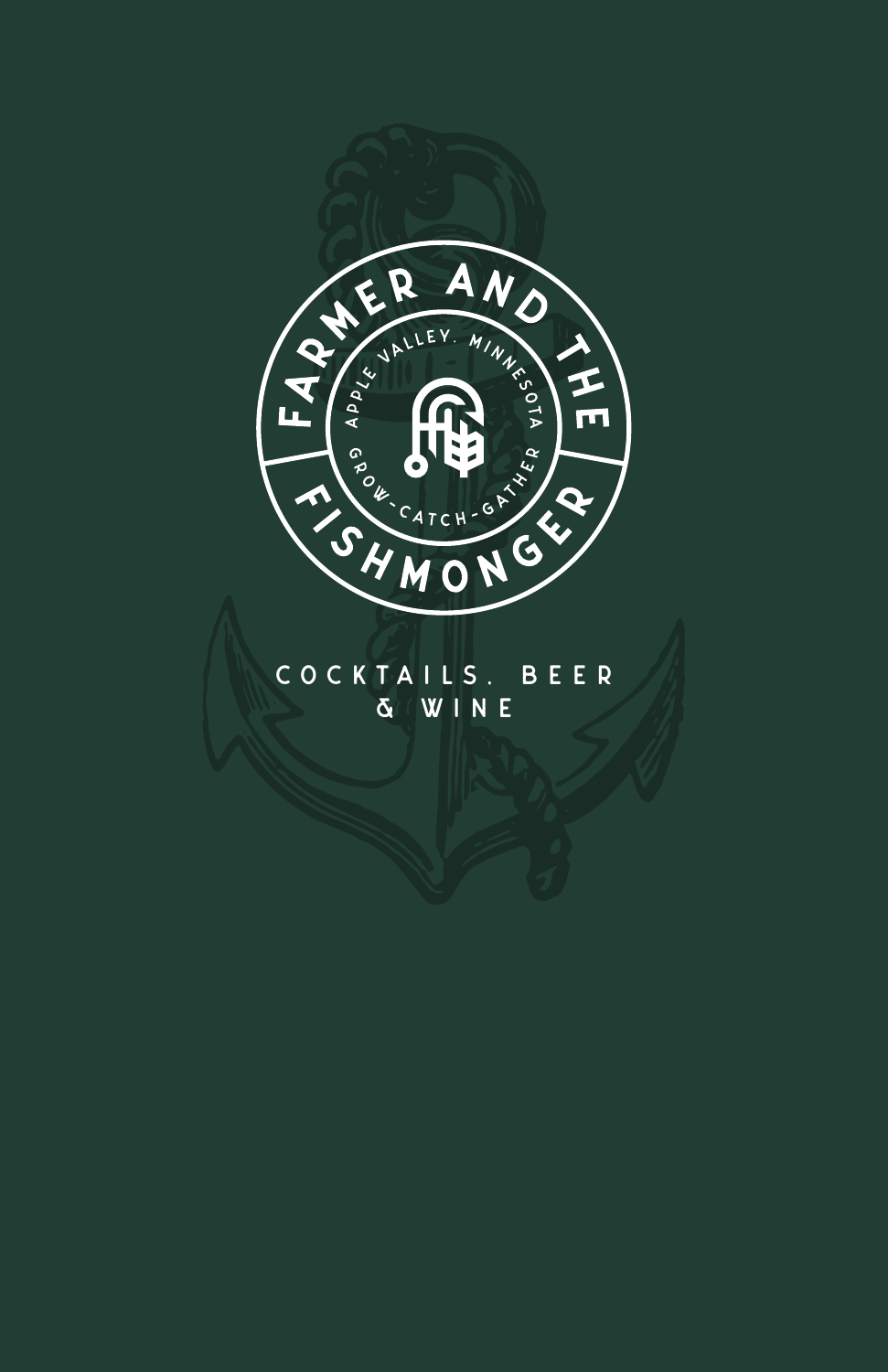#### **HIGHBALL** m.

**ASIAN PEAR CORDIAL / BUDDHAS HAND / PETITE LEMONGRASS**  $\blacksquare$ **INFUSED JAPANESE WHISKY / CO2**

#### **S HRUB**

**YUZU MEYER LEMON SHRUB / GREEN TEA INFUSED JAPANESE GIN / MICRO JASMINE / SHISO LEAF TINCTURE**

# COCKTAILS 1 3ၯ **PENICILLIN**

**GINGER ORANGE SHERBET / CINNAMON INFUSED HONEY / TURKISH FIG / SCOTCH / EUCALYPTUS TINCTURE / LEMON**

#### **GIMLET**

 $\overline{\phantom{0}}$ 

 $\blacktriangleleft$ 

Ë

 $\overline{O}$ 

 $\overline{u}$ 

**SWEET FERMENTED PLUMS / PICKLED GREEN CARDAMOM PODS / VANILLA INFUSED GIN / FORTIFIED WINE REDUCTION / LIME**

#### **MULE**

**APRICOT PERSIMMON CORDIAL / BURNT SAGE / IRISH WHISKY / LIME / GINGER BEER**

#### **DAIQUIRI**  $\leq$

**BABY BANANA CORDIAL / PINEAPPLE / ALLSPICE DRAM / JAMAICAN RUM BLEND / PEDRO XIMINEZ SHERRY / LIME**

#### $\overline{U}$ **PISCO SOUR**

**CAPE GOOSEBERRY & LEMON BALM SYRUP / RASPBERRY INFUSED ST GERMAIN / PISCO BRANDY / BISON GRASS VODKA / LEMON**

#### **COLLINS**

**MARJORAM & TUMERIC LIQUEUR / NASTURTIUM FLOWER BLOSSOM AQUAVIT / LEMON / CO2**

#### **GIN & TONIC**

**MICRO BORAGE BLOSSOMS / CITRUS MICROGREENS / LAVENDER / SIPSMITH LEMON DRIZZLE GIN / FEVERTREE TONIC**

#### **MOJITO**

**BLACK CURRANT & ARONIA BERRIES / MICRO MINT / BASIL BLOSSOMS / RHUM AGRICOLE BLANC / SUGAR CANE / LIME**

#### **PALOMA**

**GRAPEFRUIT AGAVE / FERMENTED CHILI DE ARBOL / SERRANO INFUSED TEQUILA BLANCO / LIME / CO2**

#### **DAISY**

**GRAPEFRUIT / ROSEMARY & FRESNO OLEO SACCHARUM / NECTARINE / YELLOW BELL PEPPER INFUSED MEZCAL / BLACK PEPPER**

#### **WHISKEY SOUR**

**ACID ADJUSTED APPLE CIDER / RAISIN INFUSED CALVADOS / BACON FAT WASHED BOURBON / EGG WHITE / LEMON**

#### **OLD-FASHIONED**

**DARK BROWN MOLASSES REDUCTION / BOURBON WHISKEY / RYE WHISKEY / SMOKED CINNAMON BITTERS**

#### **MANHATTAN**

**COFFEE INFUSED SWEET VERMOUTH / BONDED RYE WHISKEY / CHIPOTLE COCOA BITTERS / THAI CHILI TINCTURE**

#### **REMEMBER THE MAINE**

**TART SOUR CHERRY / RYE WHISKEY / TOBACCO INFUSED SWEET VERMOUTH / BENEDICTINE / VANILLA / ABSINTHE SPRAY**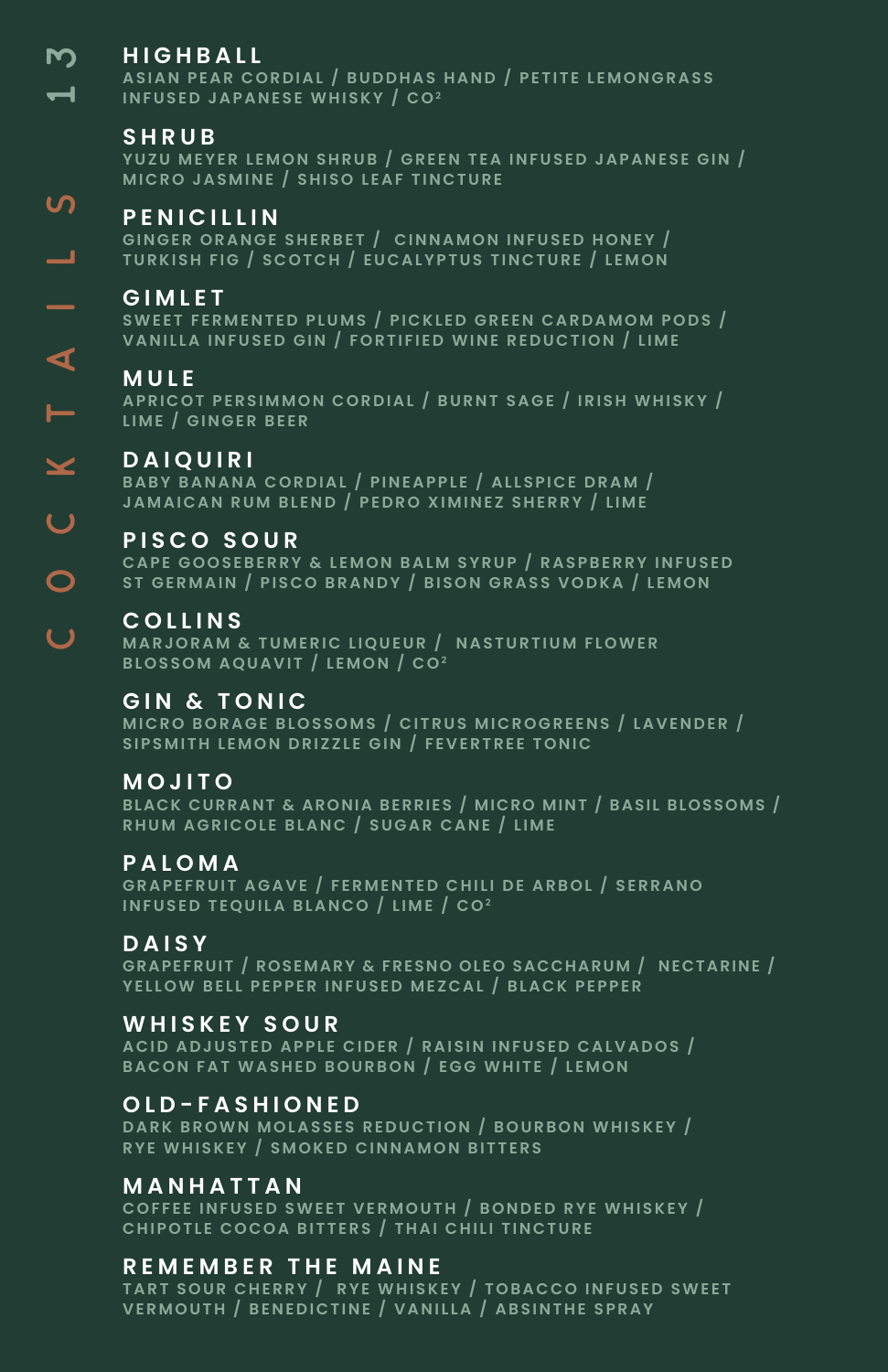| RAFT BEER                                                          | <b>ABV</b> | 14 <sub>oz</sub> | 20oz           |
|--------------------------------------------------------------------|------------|------------------|----------------|
| <b>SEASONAL ROTATOR</b>                                            |            | <b>MP</b>        | <b>MP</b>      |
| <b>COORS LIGHT LAGER</b>                                           | 4.2%       | $\overline{a}$   | 6              |
| <b>LAKES &amp; LEGENDS ST. GAIL RASPBERRY</b>                      | 7.2%       | 6                | 8.5            |
| <b>PRYES PRAGMATIC CLASSIC PILSNER</b>                             | 4.5%       | 6                | 8.5            |
| <b>REMEDY BREWING QUEEN BEE IMPERIAL</b><br><b>HONEY CREAM ALE</b> | 6.9%       | 5                | $\overline{7}$ |
| <b>CIGAR CITY MADURO BROWN ALE</b>                                 | 5.5%       | 5                | $\overline{7}$ |
| <b>WARPIGS FOGGY GEEZER HAZY IPA</b>                               | 6.8%       | $\overline{7}$   | 10             |
| <b>INSIGHT DRIFT WEST COAST IPA</b>                                | 6.6%       | 6                | 8.5            |
| BLACKLIST OR DE BELGIQUE BELGIAN STRONG ALE                        | 7.5%       | 6                | 8.5            |
| <b>SUMMIT OATMEAL STOUT</b>                                        | 4.7%       | 6                | 8.5            |

BOTTLES & CANS **ABV PRICE**

| <b>CORONA</b>                          | 4.6% | 6 |  |
|----------------------------------------|------|---|--|
| <b>DOWNEAST UNFILTERED CIDER</b>       | 5.1% | 6 |  |
| <b>FULTON LONELY BLONDE</b>            | 4.8% | 6 |  |
| <b>GRAIN BELT NORDEAST AMBER LAGER</b> | 4.7% | 6 |  |
| <b>BELL'S HOPSLAM IMPERIAL IPA</b>     | 10%  | 8 |  |
| <b>DESCHUTES BLACK BUTTE PORTER</b>    | 5.2% | 6 |  |

## BEER & A BUMP 5

**MILLER HIGH LIFE, COORS BANQUET, PBR**

**CINNAMON WHISKEY, IRISH WHISKEY, FERNET**

#### SPIRITS LIST **SCAN HERE**

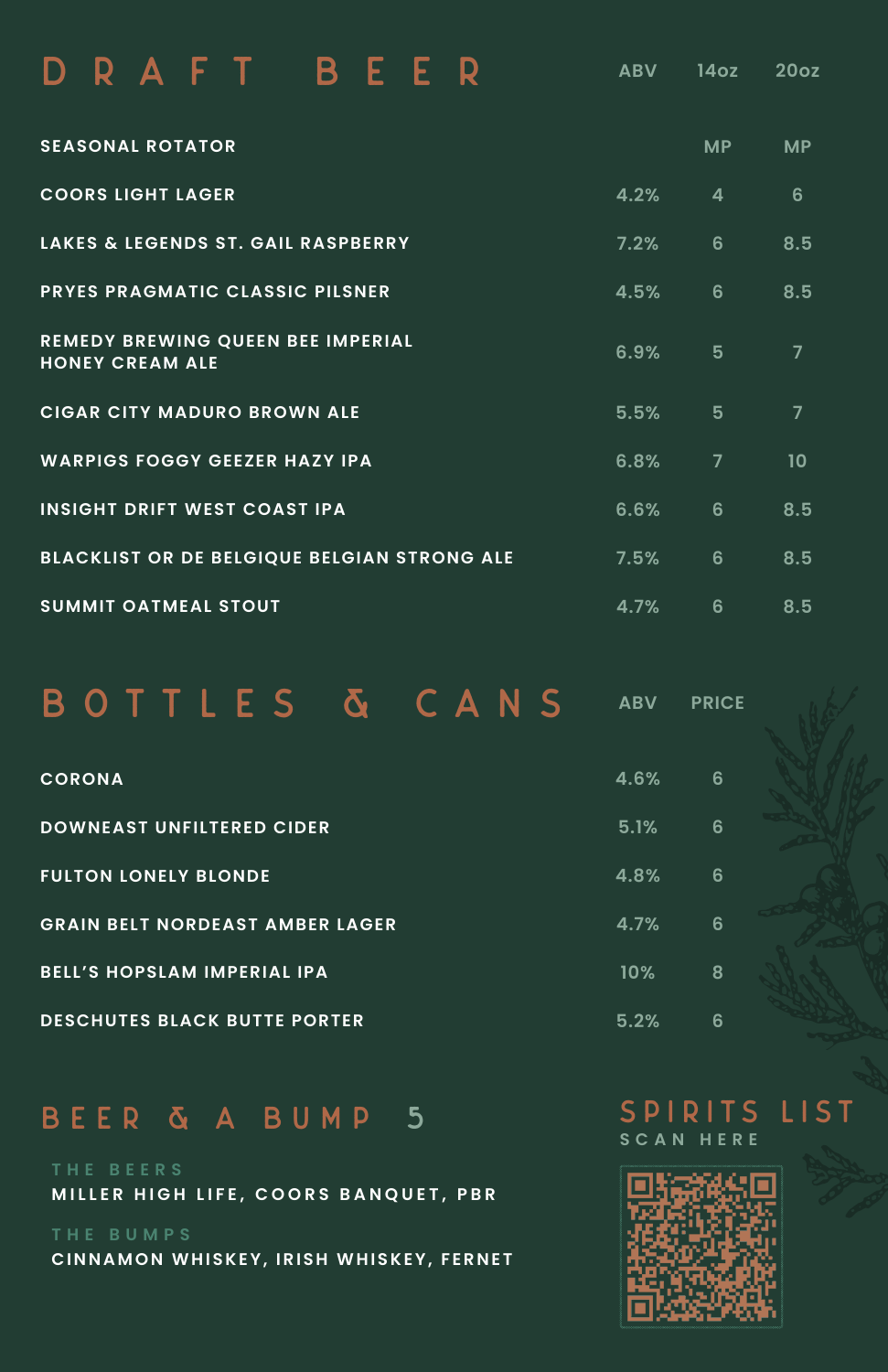# **WHITE GLASS BOTTLE** ш ロ<br>N<br>N<br>N

z

 $\frac{1}{\sqrt{2}}$ 

| <b>MOSCATO - FORIS VINEYARDS - ROGUE VALLEY, CALIFORNIA</b>     | 10 | 36 |
|-----------------------------------------------------------------|----|----|
| <b>PINOT GRIGI - VAN DUZAR - WILLAMETTE VALLEY, OREGON</b>      | 11 | 40 |
| <b>SAUVIGNON BLANC - KARUNI - MARLBOROUGH, NEW ZEALAND</b>      | 10 | 36 |
| <b>CHARDONNAY - SONOMA-CUTRER - SONOMA, CALIFORNIA</b>          | 12 | 44 |
| PINOT GRIS - BOOMTOWN - COLUMBIA VALLY, WASHINGTON              |    | 30 |
| <b>VERDEJO - CELESTE - REUDA, SPAIN</b>                         |    | 33 |
| <b>SAUVIGNON BLANC - SINCERELY - WESTERN CAPE, SOUTH AFRICA</b> |    | 24 |
| <b>TXAKOLINA - GAINTZA - BAZQUE COUNTY, SPAIN</b>               |    | 48 |
| <b>ALBARINO - BODEGA GARZON - MADRIAN, URUGUAY</b>              |    | 33 |
| <b>GODELLO - AVANCIA - VALDEORRAS, SPAIN</b>                    |    | 42 |

## **SPARKLING/ROS É**

| <b>ORANGE WINE - CARDEDU - SARDINIA, ITALY</b>     | 12              | 44 |
|----------------------------------------------------|-----------------|----|
| PROSECCO - MIRABELLA - VENETO, ITALY               | 10 <sup>2</sup> | 36 |
| ROSÉ - JEAN PAUL - GASCOGNE, FRANCE                | 8               | 28 |
| <b>BRUT ROSÉ - PIAZZA GRANDE - ITALY</b>           | 10 <sup>2</sup> | 36 |
| ROSÉ - FLEURS DE PRAIRIE - LANGUADOC, FRANCE       |                 | 36 |
| ROSÉ - BODEGAS BRECA - ARAGON, SPAIN               |                 | 27 |
| LAMBRUSCA ROSSO - LINI 910 - EMILIA ROMAGNA, ITALY |                 | 30 |
| VINO FRIZZANTE - BULLI - EMILIA ROMAGNA, ITALY     |                 | 36 |
| BRUT CAVA - BLANC DE BLANCS "ANNA" - CAVA, SPAIN   |                 | 30 |
| <b>ORANGE WINE - CARDEDU - SARDONIA, ITALY</b>     |                 | 44 |

#### **RED**

| <b>RED BLEND - KNOTTY VINES - SONOMA COUNTY, CALIFORNIA</b> | 9               | 32 <sub>2</sub> |
|-------------------------------------------------------------|-----------------|-----------------|
| <b>TEMPRANILLO - FAUSTINO V - RIOJA, SPAIN</b>              | 11              | 40              |
| PINOT NOIR - TEMBO - CLARKSBURG, CALIFORNIA                 | 12 <sup>2</sup> | 28              |
| <b>CABERNET - PEIRANO ESTATE - LODI, CALIFORNIA</b>         | 12 <sup>2</sup> | 30              |
| <b>MALBEC -BLACK COBRA - MENDOZA, ARGENTINA</b>             |                 | 27              |
| <b>CHIANTI SUPERIORE - CASTELLO BANFI - TUSCANY, ITALY</b>  |                 | 30              |
| TINTO DE TORO - ROMANICO - CASTELLA Y LEDN, SPAIN           |                 | 36              |
| <b>CARMENERE, SYRAH - ERRAZURIZ - ACONCAGUA, CHILE</b>      |                 | 36              |
| <b>TANNAT - BODEGA GARZON - MADIRAN, URUGUAY</b>            |                 | 33 <sup>3</sup> |
| <b>ZINFANDEL - KLINKER BRICK WINERY - LODI, CALIFORNIA</b>  |                 | 36              |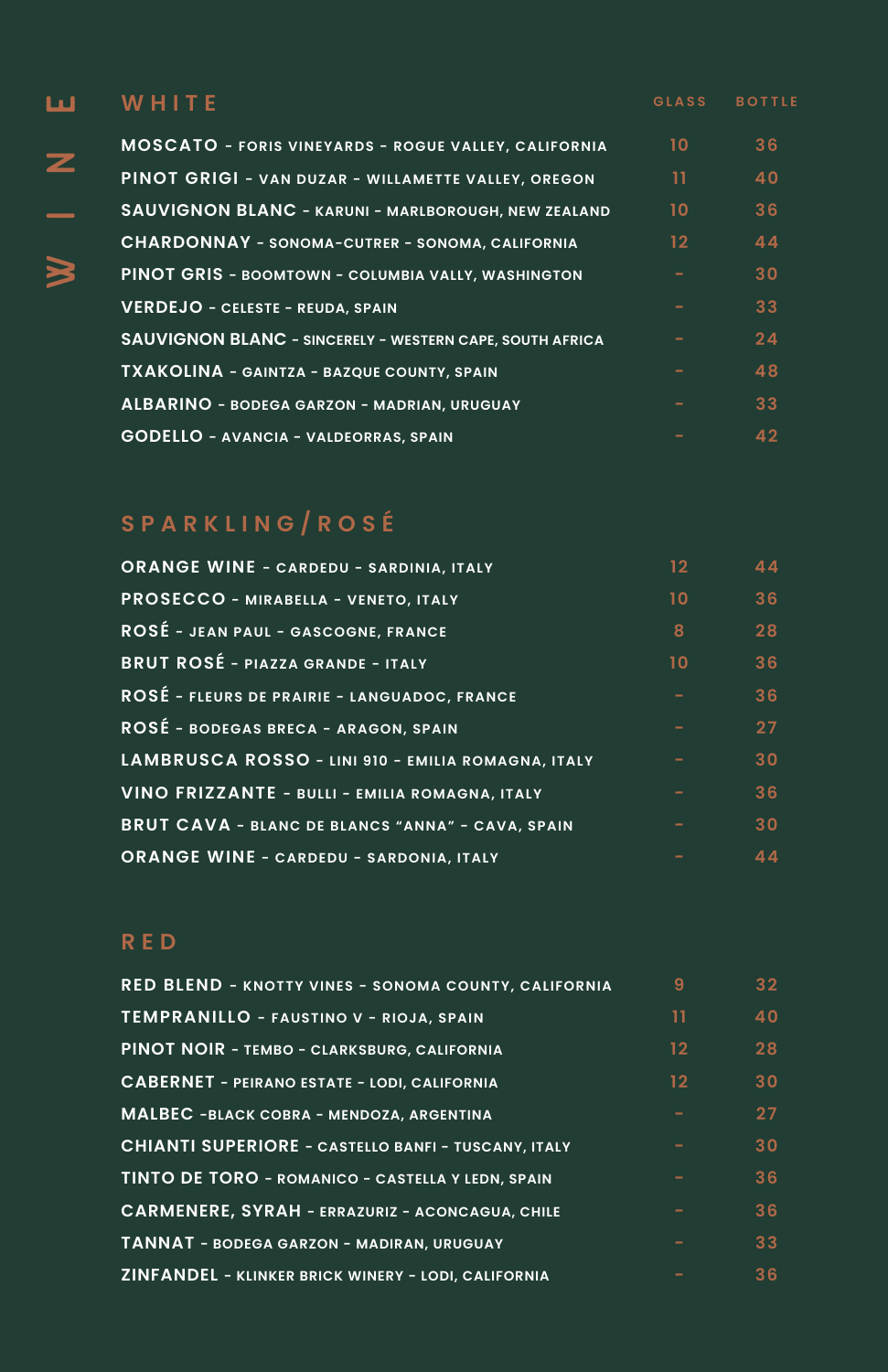

| GRAIN                                                          | loz               | 2oz               | RYE                                                                           | loz.            | 2oz             |
|----------------------------------------------------------------|-------------------|-------------------|-------------------------------------------------------------------------------|-----------------|-----------------|
| <b>ARMORIK SHERRY CASK FINISH - FRANCE</b>                     | $\overline{7}$    | 14                | <b>CHICKEN COCK RYE - KENTUCKY</b>                                            | $\overline{7}$  | 14              |
| <b>AMRUT PEATED - INDIA</b>                                    | 9                 | 18                | <b>CROOKED WATER REGATTA RYE - MINNESOTA</b>                                  | 9               | 18              |
| <b>AMRUT NAARANGI - INDIA</b>                                  | 8                 | 16                | <b>DEVIL'S RIVER SMALL BATCH RYE - TEXAS</b>                                  | 5               | 10              |
| <b>AMRUT FUSION - INDIA</b>                                    | 9                 | 18                | <b>OBTANIUM TENNESSEE RYE - TENNESSEE</b>                                     | 8               | 16              |
| <b>BERNHEIM ORIGINAL WHEAT - KENTUCKY</b>                      | 6                 | $12 \overline{ }$ | <b>DOC SWINSON'S ALTER EGO SOLERA</b><br><b>METHOD AMRUT FUSION - INDIANA</b> | 8               | 16              |
| <b>BRENNE 10 YEAR - FRANCE</b>                                 | 15                | 30                | FILIBUSTER DUAL CASK RYE - VIRGINIA                                           | $\overline{7}$  | 14              |
| <b>CEDAR RIDGE QUINTESSENTIAL</b><br><b>SINGLE MALT - IOWA</b> | 9                 | 18                | <b>GEORGE DICKEL RYE - TENNESSEE</b>                                          | 4               | 8               |
| <b>COTSWOLD SINGLE MALT - ENGLAND</b>                          | 9                 | 18                | <b>HEAVEN'S DOOR STRAIGHT RYE - TENNESSEE</b>                                 | 11.             | 22              |
| <b>CROWN ROYAL - CANADA</b>                                    | 5                 | 10                | <b>HENRY DUYORE'S RYE - OREGON</b>                                            | 5.              | 10 <sup>°</sup> |
| <b>DAMPFWERKS - MINNESOTA</b>                                  | 9                 | 18                | <b>HIGH PLAINS RYE - KENTUCKY</b>                                             | 9               | 18              |
| <b>DEL BAC DORADO MESQUITE - ARIZONA</b>                       | 8                 | 16                | <b>HIGH WEST RENDEZVOUS - UTAH</b>                                            | 10              | 20              |
| <b>GEORGE DICKEL BARREL SELECT - TENNESSEE</b>                 | $\overline{7}$    | 14                | <b>HOCHSTADTER'S STRAIGHT</b><br><b>RYE VATTED - PENNSYLVANIA</b>             | 9               | 18              |
| <b>GENTLEMAN JACK - TENNESSEE</b>                              | $\overline{7}$    | 14                | <b>HUDSON DO THE RYE THING - NEW YORK</b>                                     | 6               | 12              |
| <b>GOODERHAM AND WORTS - CANADA</b>                            | $\overline{7}$    | 14                | <b>HUDSON MANHATTAN RYE - NEW YORK</b>                                        | 8               | 16              |
| <b>GOUDEN CAROLUS - BELGIUM</b>                                | $13 \,$           | 26                | <b>JAMES E PEPPER 1776 RYE - KENTUCKY</b>                                     | 5               | 10 <sup>°</sup> |
| <b>JACK DANIELS - TENNESSEE</b>                                | 5                 | 10                | <b>J CARVER RUNESTONE RYE - MINNESOTA</b>                                     | $\overline{7}$  | 14              |
| <b>KEEPER'S HEART - MINNESOTA</b>                              | 5                 | 10                | <b>JIM BEAM RYE - KENTUCKY</b>                                                | 5               | 10              |
| <b>MICHTERS SMALL BATCH SOUR MASH - KENTUCKY</b>               | 6                 | 12                | <b>J RIEGER &amp; CO. BOTTLED IN BOND RYE - KANSAS</b>                        | 8               | 16              |
| <b>MILK &amp; HONEY PEATED SINGLE MALT - ISRAEL</b>            | 8                 | 16                | <b>JOURNEYMAN NOT A KING RYE - MICHIGAN</b>                                   | 8               | 16              |
| NAVAZOS-PALAZZI WHISKY - SPAIN                                 | 25                | 50                | <b>KNOB CREEK RYE - KENTUCKY</b>                                              | 9               | 18              |
| <b>OBTAINIUM LIGHT WHISKEY - INDIANA</b>                       | 9                 | 18                | <b>KOVAL RYE - ILLINOIS</b>                                                   | $\overline{7}$  | 14              |
| <b>PENDERYN ICON OF WHALES - WELSH</b>                         | 11                | 22                | LA CROSSE HIGH RYE LIGHT WHISKEY - WISCONSIN                                  | 5               | 10              |
| PUNI ALBA MARSALA / EX-ISLAY CASK<br><b>3 YEAR - ITALY</b>     | 13                | 26                | <b>LOW GAP RYE - CALIFORNIA</b>                                               | 13              | 26              |
| <b>REDWOOD EMPIRE LOST MONARCH - CALIFORNIA</b>                | $\overline{7}$    | 14                | LOT 40 - CANADA                                                               | 6               | 12              |
| <b>SAVAGE &amp; COOKE SECOND GLANCE - CALIFORNIA</b>           | 6                 | $12 \overline{ }$ | <b>MASTERSON'S 10 YEAR RYE - CANADA</b>                                       | 13              | 26              |
| <b>ST GEORGE BALLER SINGLE</b>                                 | 8                 | 16                | <b>MICHTER'S SINGLE BARREL RYE - KENTUCKY</b>                                 | 7               | 14              |
| <b>MALT WHISKEY - CALIFORNIA</b>                               |                   |                   | <b>MINOR CASE RYE SHERRY CASK - KENTUCKY</b>                                  | 8               | 16              |
| <b>SINGLE CASK NATION INDIANA</b><br>LIGHT WHISKEY - INDIANA   | 10 <sup>°</sup>   | 20                | <b>NEFARIOUS RYE - IOWA</b>                                                   | 5               | 10 <sup>°</sup> |
| <b>STRANAHAN'S BLUE PEAK WHISKEY - COLORADO</b>                | $\overline{7}$    | 14                | <b>NEW HOLLAND BEER BARREL RYE - MICHIGAN</b>                                 | 5               | 10 <sup>°</sup> |
| <b>WINDSOR - CANADA</b>                                        | $\overline{2}$    | $\overline{a}$    | <b>NEW RICHMOND RYE - WISCONSIN</b>                                           | 7 <sup>1</sup>  | 14              |
| <b>RYE</b>                                                     | loz.              | 2oz               | <b>OLD OVERHOLT BONDED - KENTUCKY</b>                                         | 5               | 10 <sup>°</sup> |
| <b>ANGEL'S ENVY RYE - KENTUCKY</b>                             | 15 <sup>15</sup>  | 30                | <b>OLD FORESTER RYE - KENTUCKY</b>                                            | $\overline{4}$  | 8               |
| <b>BALCONES TEXAS RYE - TEXAS</b>                              | $7^{\circ}$       | 14                | <b>PEERLESS RYE SMALL BATCH - KENTUCKY</b>                                    | 14              | 28              |
| <b>BARELL CRAFT SEAGRASS RYE - KENTUCKY</b>                    | $12 \overline{ }$ | 24                | PIKESVILLE STRAIGHT RYE - KENTUCKY                                            | 8               | 16              |
| <b>BULLEIT RYE - KENTUCKY</b>                                  | 6                 | 12 <sup>2</sup>   | <b>PINHOOK RYE'D ON RYE - KENTUCKY</b>                                        | $\overline{7}$  | 14              |
| <b>CATOCTIN CREEK ROUNDSTONE</b>                               | 9                 | 18                | <b>RABBIT HOLE BOXGRAIL RYE - INDIANA</b>                                     | 10 <sup>°</sup> | 20              |
| <b>RYE CASK - VIRGINIA</b>                                     |                   |                   | <b>REDWOOD EMPIRE EMERALD GIANT - CALIFORNIA</b>                              | 6               | 12 <sub>2</sub> |
| <b>CEDAR RIDGE MALTED RYE - IOWA</b>                           | 6                 | $12 \overline{ }$ | <b>RITTENHOUSE BONDED RYE - KENTUCKY</b>                                      | 4               | 8               |
| <b>CLYDE MAYS STRAIGHT RYE - ALABAMA</b>                       | $\overline{7}$    | 14                |                                                                               |                 |                 |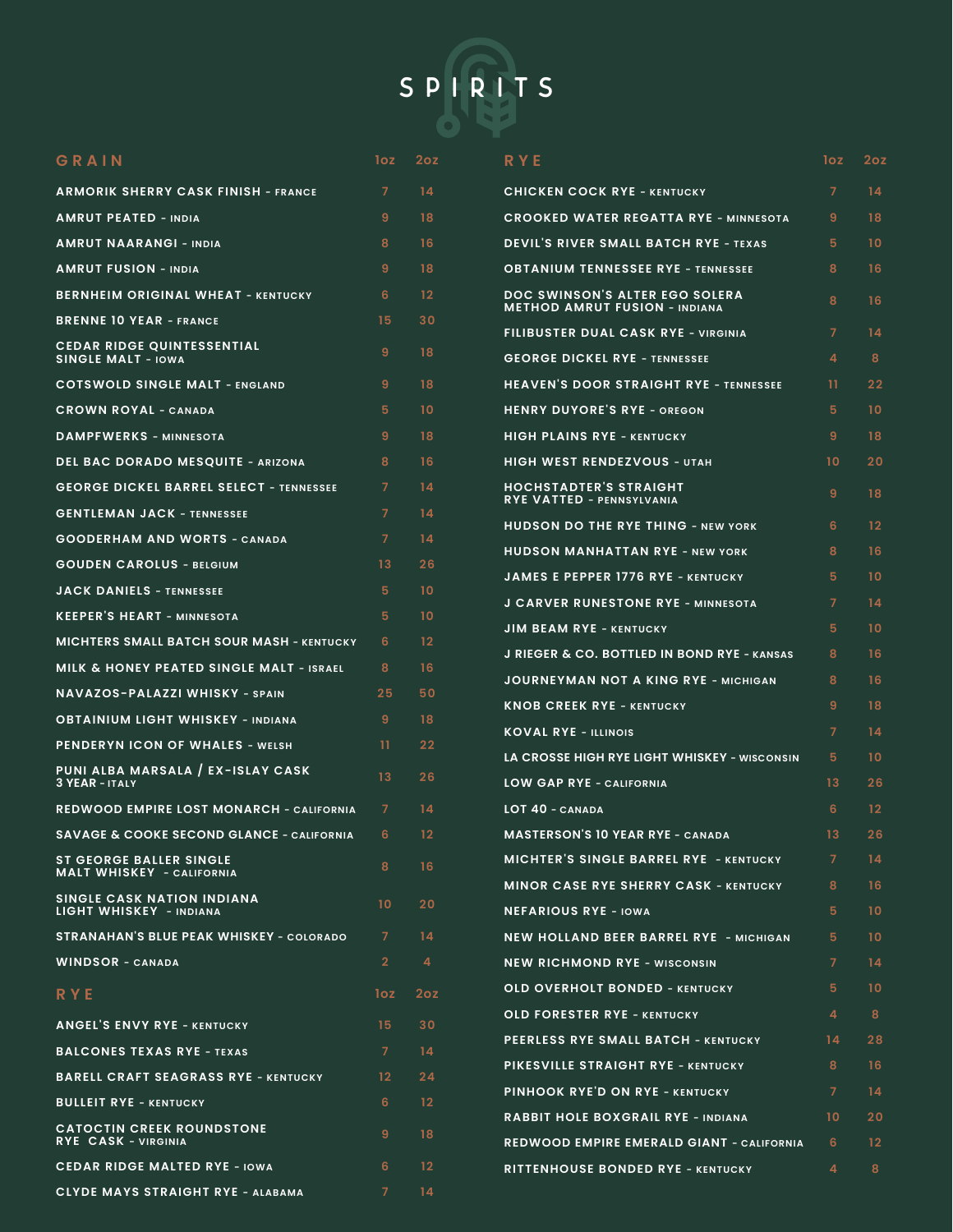

| <b>RYE</b>                                                         | loz            | 2 <sub>oz</sub> |
|--------------------------------------------------------------------|----------------|-----------------|
| <b>ROBBER'S BARREL STRENGTH</b><br><b>STRAIGHT RYE - WISCONSIN</b> | 8              | 16              |
| <b>ROCKFILTER ORGANIC RED</b><br><b>RYDER RYE - MINNESOTA</b>      | $12 -$         | 24              |
| <b>ROCKFILTER BARREL ROLL RYE - MINNESOTA</b>                      | -9             | 18              |
| ROCKFILTER RAIL SPLITTER RYE - MINNESOTA                           | 9              | 18              |
| ROKNAR MARYLAND STYLE RYE - MINNESOTA                              | 6              | 12              |
| <b>ROUGH RIDER BULL MOOSE</b><br><b>SMALL BATCH RYE - NEW YORK</b> | 5              | 10              |
| <b>ROSSVILLE UNION MASTER</b><br><b>CRAFTED RYE - INDIANA</b>      | 7              | 14              |
| <b>RUSSELS RESERVE RYE 6 YEAR - KENTUCKY</b>                       | $\overline{7}$ | 14              |
| <b>SAVAGE &amp; COOKE LIP SERVICE RYE - CALIFORNIA</b>             | 5              | 10              |
| <b>SAZERAC RYE - KENTUCKY</b>                                      | 4              | 8               |
| <b>SHENK'S BOURBON - KENTUCKY</b>                                  | 11             | 22              |
| <b>STELLUM RYE - KENTUCKY</b>                                      | 8              | 16              |
| <b>TEMPLETON 4 YEAR - IOWA</b>                                     | $\overline{7}$ | 14              |
| VALENTINE MAYOR PINGREE RYE - MICHIGAN                             | $\overline{7}$ | 14              |
| <b>WHISTLE PIG 10 YEAR - VERMONT</b>                               | 12             | 24              |
| <b>WIDOW JANE OAK &amp; APPLEWOOD</b><br><b>RYE - KENTUCKY</b>     | 8              | 16              |
| <b>WILD TURKEY 101 RYE - KENTUCKY</b>                              | 5              | 10              |
| WILLIAM WOLF SMALL BATCH RYE - KENTUCKY                            | 5              | 10              |
| <b>WOODENVILLE RYE - WASHINGTON</b>                                | 6              | 12              |
| <b>WOODFORD RESERVE RYE - KENTUCKY</b>                             | 6.             | 12              |
| CORN                                                               | 10z            | 2oz             |
| 1792 SMALL BATCH - KENTUCKY                                        | 5.             | 10              |
| <b>1792 FULL PROOF - KENTUCKY</b>                                  | $\overline{7}$ | 14              |
| <b>ANGEL'S ENVY - KENTUCKY</b>                                     | 7              | 14              |
| <b>BALCONES TEXAS POT STILL - TEXAS</b>                            | 6              | 12              |
| <b>BARRELL CRAFT INFINITE - KENTUCKY</b>                           | 13             | 26              |
| <b>BARRELL CRAFT DOVETAIL - KENTUCKY</b>                           | 11             | 22              |
| <b>BARRELL CRAFT #17 - KENTUCKY</b>                                | 11             | 22              |
| <b>BASIL HAYDENS - KENTUCKY</b>                                    | 7              | 14              |
| <b>BIB AND TUCKER - KENTUCKY</b>                                   | 8              | 16              |
| <b>BELLE MEADE CASK STRENGTH - INDIANA</b>                         | 8              | 16              |
| <b>BLANTON'S - KENTUCKY</b>                                        | 8              | 16              |
| <b>BOOKER'S- KENTUCKY</b>                                          | 13             | 26              |
| <b>BOMBERGER'S BOURBON - KENTUCKY</b>                              | 11             | 22              |
| <b>BUFFALO TRACE SINGLE BARREL - KENTUCKY</b>                      | 6              | 12              |
| <b>BULLEIT - KENTUCKY</b>                                          | 6              | 12              |
| <b>BRECKENRIDGE PORT - COLORADO</b>                                | 7              | 14              |

| CORN                                                                      | loz | 2oz |
|---------------------------------------------------------------------------|-----|-----|
| <b>CALUMET 12 YEAR - KENTUCKY</b>                                         | 8   | 16  |
| <b>CHICKEN COCK - KENTUCKY</b>                                            | 8   | 16  |
| <b>CROOKED WATERS KING'S POINT PORT</b><br><b>CASK FINISH - MINNESOTA</b> | 9   | 18  |
| <b>DOC SWINSON'S ALTER EGO</b><br><b>TRIPLE CASK - KENTUCKY</b>           | 8   | 16  |
| <b>EH TAYLOR SMALL BATCH - KENTUCKY</b>                                   | 7   | 14  |
| <b>EH TAYLOR SINGLE BARREL - KENTUCKY</b>                                 | 9   | 18  |
| <b>EAGLE RARE 10 YEAR - KENTUCKY</b>                                      | 5   | 10  |
| <b>EAGLE RARE 17 YEAR - KENTUCKY</b>                                      | 27  | 54  |
| <b>ELIJAH CRAIG SMALL BATCH - KENTUCKY</b>                                | 5   | 10  |
| <b>ELIJAH CRAIG BARREL PROOF - KENTUCKY</b>                               | 9   | 18  |
| <b>EVAN WILLIAMS SINGLE BARREL - KENTUCKY</b>                             | 5   | 10  |
| <b>EVAN WILLIAMS BONDED - KENTUCKY</b>                                    | 4   | 8   |
| <b>FOUR ROSES SINGLE BARREL - KENTUCKY</b>                                | 7   | 14  |
| <b>HENRY MCKENNA 10 YEAR - KENTUCKY</b>                                   | 6   | 12  |
| <b>HUDSON BABY - NEW YORK</b>                                             | 8   | 16  |
| <b>ISAAC BOWMAN - VIRGINIA</b>                                            | 7   | 14  |
| <b>ISAAC BOWMAN PORT CASK - VIRGINIA</b>                                  | 8   | 16  |
| <b>JAMES E PEPPER 1776 - KENTUCKY</b>                                     | 5   | 10  |
| <b>JEFFERSON OCEAN - KENTUCKY</b>                                         | 14  | 28  |
| <b>JEFFERSON RESERVE - KENTUCKY</b>                                       | 8   | 16  |
| J CARVER BRICKYARD - MINNESOTA                                            | 7   | 14  |
| <b>J HENRY AND SONS RESERVE 5 YEAR - WISCONSIN</b>                        | 10  | 20  |
| J HENRY ANNIVERSARY BLEND - WISCONSIN                                     | 12  | 24  |
| <b>JIM BEAM WHITE LABEL - KENTUCKY</b>                                    | 5   | 10  |
| <b>JIM BEAM DEVIL'S CUT - KENTUCKY</b>                                    | 5   | 10  |
| <b>KOVAL SINGLE BARREL - KENTUCKY</b>                                     | 8   | 16  |
| <b>KNOB CREEK 9 YEAR - KENTUCKY</b>                                       | 7   | 14  |
| <b>LARCENY - KENTUCKY</b>                                                 | 4   | 8   |
| <b>LEGENT - KENTUCKY</b>                                                  | 6   | 12  |
| LEOPOLD BOTTLED IN BOND 5 YEAR - COLORADO                                 | 9   | 18  |
| <b>LOW GAP - CALIFORNIA</b>                                               | 13  | 26  |
| <b>MAKER'S MARK - KENTUCKY</b>                                            | 9   | 18  |
| <b>MAKER'S 46 - KENTUCKY</b>                                              | 7   | 14  |
| <b>MAKER'S MARK CASK STRENGTH - KENTUCKY</b>                              | 8   | 16  |
| <b>MAKER'S MARK TOASTED FINISH - KENTUCKY</b>                             | 9   | 18  |
| <b>MAKER'S MARK 101 - KENTUCKY</b>                                        | 8   | 16  |
| <b>MAYOR PINGREE RED LABEL</b><br><b>BOURBON - KENTUCKY</b>               | 9   | 18  |
| <b>MAYOR PINGREE RED LABEL</b><br>6 YEAR - KENTUCKY                       | 9   | 18  |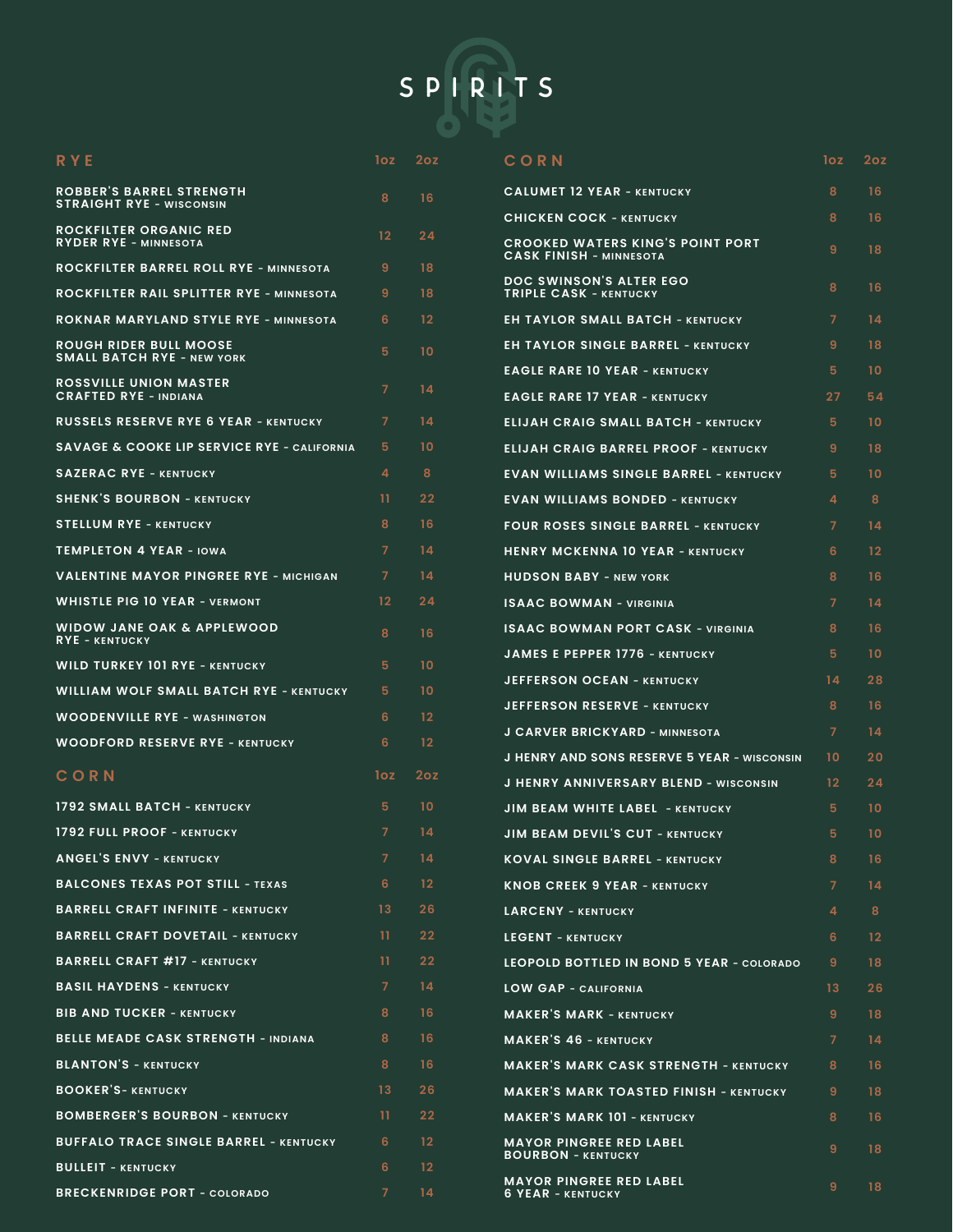

| CORN                                                               | loz.            | 2oz               | MALT                                                                | <b>loz</b>        | 2 <sub>oz</sub>         |
|--------------------------------------------------------------------|-----------------|-------------------|---------------------------------------------------------------------|-------------------|-------------------------|
| <b>MICHTER'S US #1 SMALL BATCH - KENTUCKY</b>                      | 6               | 12                | <b>AKASHI SHERRY CASK 5 YEAR</b>                                    | 17                | 34                      |
| <b>NOAH'S MILL - KENTUCKY</b>                                      | 8               | 16                | SINGLE MALT - JAPAN                                                 |                   |                         |
| <b>NOBLE OAK, DOUBLE OAK</b><br><b>BOURBON - KENTUCKY</b>          | 6               | 12                | <b>AKASHI UME PLUM - JAPAN</b><br><b>AKASHI NEW BORN - JAPAN</b>    | 6<br>35           | $12 \overline{ }$<br>70 |
| <b>OLD FORESTER SINGLE BARREL - KENTUCKY</b>                       | $\overline{7}$  | 14                | <b>JAPANESE BLENDED 21 YEAR BOUTIQUE -</b>                          |                   |                         |
| <b>OLD FORESTER 1897 BONDED - KENTUCKY</b>                         | 8               | 16                | <b>WHISKY - JAPAN</b>                                               | 27                | 54                      |
| <b>OLD GRANDAD 114 - KENTUCKY</b>                                  | 5               | 10 <sup>°</sup>   | <b>HIBICKI HARMONY - JAPAN</b>                                      | 11                | 22                      |
|                                                                    | 6               | $12 \overline{ }$ | <b>ICHIRO'S MALT &amp; GRAIN - JAPAN</b>                            | $12 \overline{ }$ | 24                      |
| <b>OPPIDAN SMOKE + SEA - ILLINOIS</b>                              | 12 <sup>2</sup> | 24                | <b>ICHIRO'S MALT &amp; GRAIN LIMITED - JAPAN</b>                    | 24                | 48                      |
| <b>PEERLESS - KENTUCKY</b><br><b>PINHOOK BOHEMIAN BOURBON</b>      |                 |                   | <b>MARS IWAI 45 - JAPAN</b>                                         | 6                 | $12 \overline{ }$       |
| <b>COUNTY - KENTUCKY</b>                                           | 6               | 12                | <b>KAIYO PEATED - JAPAN</b>                                         | 14                | 28                      |
| <b>RABBIT HOLE CAVEHILL 4 GRAIN - KENTUCKY</b>                     | 10 <sup>°</sup> | 20                | <b>KAMIKI MALTAGE INTENSE WOOD - JAPAN</b>                          | $12 \overline{ }$ | 24                      |
| <b>RABBIT HOLE HEIGOLD</b><br><b>RYE BOURBON - KENTUCKY</b>        | 8               | 16                | KOMAGATAKE TSUNUKI AGING - JAPAN                                    | 18                | 36                      |
| <b>RABBIT HOLE DARERINGER PX</b>                                   |                 |                   | <b>KURAYOSHI 12 YEAR - JAPAN</b>                                    | 15                | 30                      |
| <b>SHERRY CASK - KENTUCKY</b>                                      | 10 <sup>°</sup> | 20                | KURAYOSHI 18 YEAR - JAPAN                                           | 20                | 40                      |
| <b>REDWOOD EMPIRE PIPE DREAM - KENTUCKY</b>                        | $\overline{7}$  | 14                | <b>MATSUI PEATED - JAPAN</b>                                        | 15                | 30                      |
| <b>ROCKFILTER GIANTS ORGANIC</b><br><b>BOURBON - MINNESOTA</b>     | 9               | 18                | <b>NIKKA COFFEE GRAIN - JAPAN</b>                                   | 10 <sup>°</sup>   | 20                      |
| <b>ROCK HILL FARMS - KENTUCKY</b>                                  | 12 <sup>2</sup> | 24                | <b>NIKKA COFFEE MALT - JAPAN</b>                                    | 11                | 22                      |
| <b>ROUGH RIDER HAPPY WARRIOR - NEW YORK</b>                        | 6               | 12                | NIKKA MIYAGIKYO - JAPAN                                             | $\mathbf{11}$     | 22                      |
| <b>ROWAN'S CREEK - KENTUCKY</b>                                    | 5               | 10 <sup>°</sup>   | <b>NIKKA YOICHI - JAPAN</b>                                         | $\mathbf{11}$     | 22                      |
| <b>RUSSEL'S 10 YEAR - KENTUCKY</b>                                 | 6               | $12 \overline{ }$ | <b>OHISHI SINGLE BARREL - JAPAN</b>                                 | 6                 | 12 <sup>2</sup>         |
| <b>SAVAGE &amp; COOKE BURNING CHAIR - CALIFORNIA</b>               | 8               | 16                | <b>OHISHI SHERRY CASK - JAPAN</b>                                   | 7 <sup>1</sup>    | 14                      |
| <b>STELLUM BOURBON - KENTUCKY</b>                                  | 8               | 16                | <b>SUNTORI TOKI - JAPAN</b>                                         | 6                 | 12                      |
| <b>THOMAS S. MOORE CABERNET</b>                                    |                 |                   | <b>TAKAMINE 8 YEAR OLD KOJI - JAPAN</b>                             | $12 \overline{ }$ | 24                      |
| <b>CASK FINISH - KENTUCKY</b>                                      | 9               | 18                | THE HAKUSHU - JAPAN                                                 | 13                | 26                      |
| <b>THOMAS S. MOORE CHARDONNAY</b><br><b>CASK FINISH - KENTUCKY</b> | 9               | 18                | <b>TOTTORI BOURBON CASK FINISH - JAPAN</b>                          | 8                 | 16                      |
| <b>THOMAS S. MOORE PORT</b>                                        | 9 <sub>o</sub>  | 18                | YAMATO NINJA - JAPAN                                                | 11                | 22                      |
| <b>CASK FINISH - KENTUCKY</b>                                      |                 |                   | YAMATO SAMURAI - JAPAN                                              | $\overline{11}$   | 22 <sub>2</sub>         |
| <b>TWO JAMES GRASS WIDOW - MICHIGAN</b>                            | $\overline{7}$  | 14                | YAMATO TAKEDA - JAPAN                                               | 13                | 26                      |
| <b>TWO JAMES PEATED BOURBON - MICHIGAN</b>                         | 6               | $12 \overline{ }$ | YAMAZAKI 12 YEAR - JAPAN                                            | $12 \overline{ }$ | 24                      |
| <b>TURKEY TOM BOURBON - INDIANA</b>                                | $\mathcal{I}$   | 14                | YAMAZAKI 18 YEAR - JAPAN                                            | 46                | 92                      |
| <b>WELLER ANTIQUE 12 YEAR - KENTUCKY</b>                           | 12 <sup>2</sup> | 24                | <b>DEAD RABBIT - IRELAND</b>                                        | $\overline{7}$    | 14                      |
| <b>WIDOW JANE 10 YEAR - NEW YORK</b>                               | $\overline{7}$  | 14                | <b>DUBLINER BOURBON CASK FINISH - IRELAND</b>                       | 5                 | 10 <sup>°</sup>         |
| <b>WILD TURKEY 101 - KENTUCKY</b>                                  | 4               | 8                 | <b>CONNEMARA - IRELAND</b>                                          | 7 <sup>1</sup>    | 14                      |
| <b>WILD TURKEY SPIRIT SINGLE BARREL - KENTUCKY</b>                 | 9               | 18                | <b>GOTINORE DISTILLERS &amp; CO.</b><br><b>NATTERJACK - IRELAND</b> | 6                 | $12 \overline{ }$       |
| <b>WILLET POT STILL - KENTUCKY</b>                                 | $\mathcal{I}$   | 14                | <b>GREEN SPOT SINGLE POT STILL - IRELAND</b>                        | 8                 | 16                      |
| <b>WOODENVILLE - WASHINGTON</b>                                    | 9               | 18                | <b>JAMESON - IRELAND</b>                                            | 5                 | 10 <sup>°</sup>         |
| <b>WOODFORD RESERVE - KENTUCKY</b>                                 | 8               | 16                | <b>KILBEGGAN SINGLE GRAIN - IRELAND</b>                             | 5                 | 10 <sup>°</sup>         |
| <b>WOODFORD DOUBLE OAK - KENTUCKY</b>                              | 9               | 18                | <b>METHOD &amp; MADNESS BOURBON</b>                                 |                   |                         |
| <b>WOODFORD MALTED - KENTUCKY</b>                                  | 9               | 18                | <b>CASK FINISH - IRELAND</b>                                        | 10 <sup>°</sup>   | 20                      |
| <b>WOODFORD WHEATED - KENTUCKY</b>                                 | 9.              | 18                | <b>MIDLETON VERY RARE - IRELAND</b>                                 | 33                | 66                      |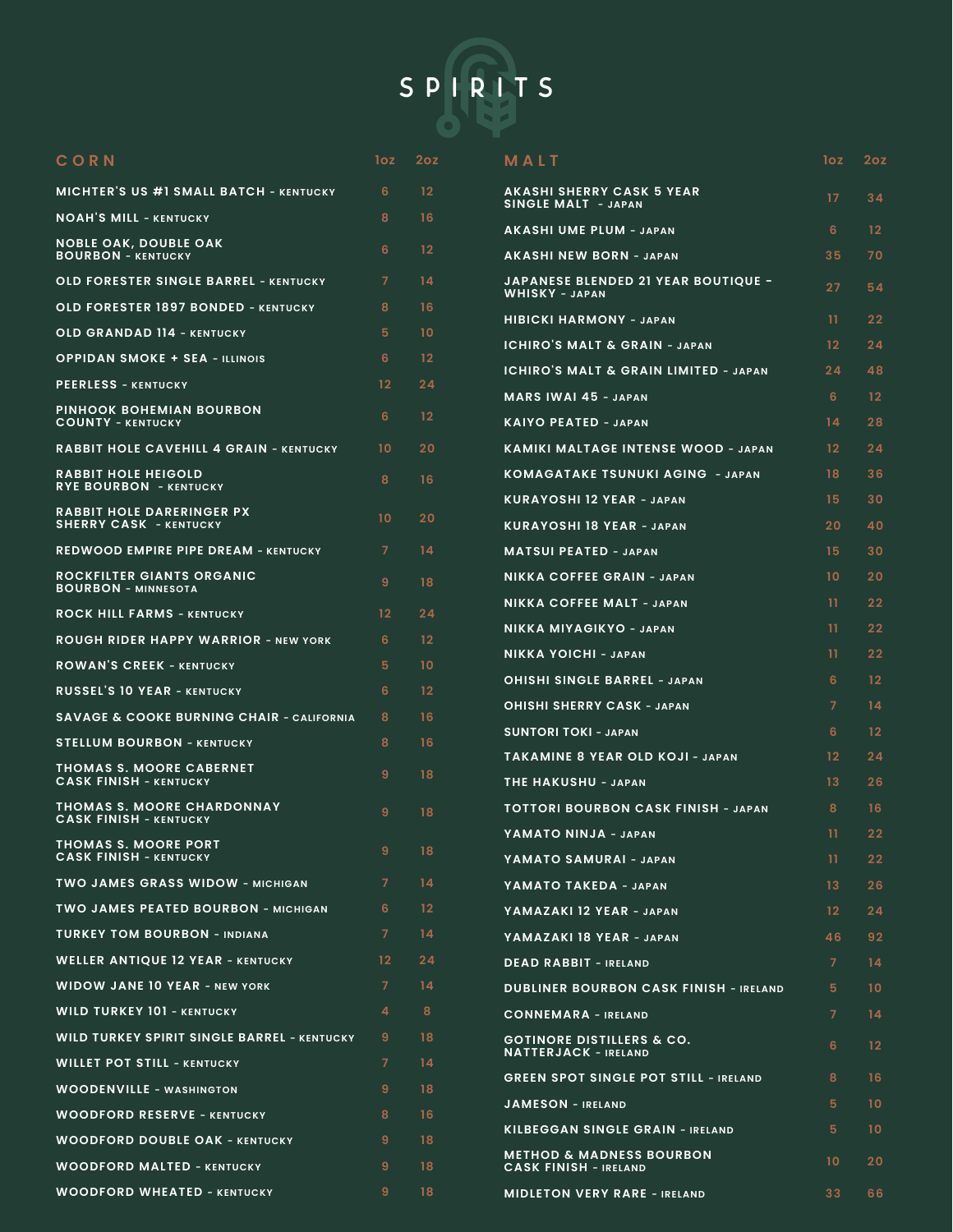

| MALT                                                            | loz.            | 2oz               | MALT                                                                 | loz.            | 2oz               |
|-----------------------------------------------------------------|-----------------|-------------------|----------------------------------------------------------------------|-----------------|-------------------|
| <b>QUIET MAN 8 YEAR - IRELAND</b>                               | $\overline{7}$  | 14                | <b>BOWMORE 12 YEAR - ISLAY</b>                                       | 10              | 20                |
| <b>REDBREAST 12 YEAR - IRELAND</b>                              | 10 <sup>°</sup> | 20                | <b>BRUICHLADDICH PORT CHARLOTTE - ISLAY</b>                          | 10 <sup>°</sup> | 20                |
| <b>REDLOCKS - IRELAND</b>                                       | $\overline{a}$  | 8                 | <b>BRUICHLADDICH THE CLASSIC LADDIE - ISLAY</b>                      | 9               | 18                |
| <b>SEXTON - IRELAND</b>                                         | 6               | 12                | <b>BUCHANAN'S SELECT 15 YEAR - ISLAY</b>                             | 9               | 18                |
| <b>SLANE TRIPLE CASKED - IRELAND</b>                            | $\overline{a}$  | 8                 | <b>BUNNAHABHAIN 12 YEAR - ISLAY</b>                                  | 10 <sup>°</sup> | 20                |
| <b>TEELING SMALL BATCH - IRELAND</b>                            | 7 <sup>1</sup>  | 14                | <b>CHIVAS REGAL 12 YEAR - BLENDED</b>                                | 6               | 12                |
| TEELING SINGLE GRAIN - IRELAND                                  | 8               | 16                | <b>CAOL ILA 12 YEAR - ISLAY</b>                                      | 10 <sup>°</sup> | 20                |
| <b>TEELING BLACK PITTS - IRELAND</b>                            | 10 <sup>°</sup> | 20                | <b>COMPASS BOX KING STREET</b>                                       | 6               | $12 \overline{ }$ |
| THE IRISHMAN SMALL BATCH - IRELAND                              | 7 <sup>1</sup>  | 14                | <b>ARTISTS BLEND - BLENDED</b>                                       |                 |                   |
| <b>THE POGUES - IRELAND</b>                                     | $\sim$          | $\sim$            | <b>COMPASS BOX THE STORY OF</b><br>THE SPAINIARD - BLENDED           | 42              | 84                |
| <b>TULLAMORE DEW - IRELAND</b>                                  | 5.              | 10                | <b>COMPASS BOX PEAT MONSTER - BLENDED</b>                            | 10 <sup>°</sup> | 20                |
| <b>TULLAMORE DEW CARIBBEAN RUM</b>                              | 5 <sup>1</sup>  | 10                | <b>COMPASS BOX HEDONISM - BLENDED</b>                                | $17 \,$         | 34                |
| <b>CASK FINISH - IRELAND</b>                                    |                 |                   | <b>COMPASS BOX STRANGER &amp; STRANGER - BLENDED</b>                 | 10 <sup>°</sup> | 20                |
| TWO STACKS THE BLENDERS CUT<br><b>CASK STRENGTH - IRELAND</b>   | 9               | 18                | <b>DALMORE 12 YEAR - HIGHLAND</b>                                    | 10 <sup>°</sup> | 20                |
| <b>TYRCONNELL SINGLE MALT - IRELAND</b>                         | $\overline{7}$  | 14                | DALWHINNIE 15 YEAR - HIGHLAND                                        | 9               | 18                |
| <b>TYRCONNELL 10 YEAR PORT</b><br><b>CASK FINISH - IRELAND</b>  | $\overline{7}$  | 14                | DEWAR'S WHITE LABEL - BLENDED                                        | 6               | 12                |
| <b>TYRCONNELL 16 YEAR MADEIRA</b>                               |                 |                   | <b>EDRADOUR 10 YEAR - HIGHLAND</b>                                   | 9               | 18                |
| <b>CASK FINISH - IRELAND</b>                                    | 12              | 24                | <b>EDRADOUR BALLECHIN 11 YEAR</b><br><b>CASK STRENGTH - HIGHLAND</b> | 12 <sup>2</sup> | 24                |
| <b>WATERFORD DUNMORE SINGLE</b><br><b>FARM ORIGIN - IRELAND</b> | $\mathbf{11}$   | $22 \overline{ }$ | <b>FAMOUS GROUSE - BLENDED</b>                                       | $\overline{4}$  | 8                 |
| <b>WHISTLER OLOROSO SHERRY CASK - IRELAND</b>                   | 6               | 12                | FIRKEN TEN ROYAL BRAKLA MADEIRA - ISLAY                              | 13 <sup>°</sup> | 26                |
| <b>WRITERS TEARS - IRELAND</b>                                  | 8               | 16                | <b>GLENALLACHIE 10 YEAR- SPEYSIDE</b>                                | 10 <sup>°</sup> | 20                |
| YELLOW SPOT 12 YEAR POT STILL - IRELAND                         | 16              | 32 <sub>2</sub>   | <b>GLENDRONACH ORIGINAL 12 YEAR - HIGHLIAND</b>                      | 10 <sup>°</sup> | 20                |
| THE ARRAN MACHRIE MOORE - ISLE OF ARRAN                         | 10 <sup>°</sup> | 20                | <b>GLENFIDDICH 12 YEAR - SPEYSIDE</b>                                | 8               | 16                |
| THE ARRAN SAUTERNES CASK<br><b>FINISH - ISLE OF ARRAN</b>       | 9               | 18                | <b>GLENFIDDICH 15 YEAR UNIQUE SOLERA - SPEYSIDE</b>                  | 10 <sup>°</sup> | 20                |
| THE ARRAN ROBERT BURNS - ISLE OF ARRAN                          | 6               | 12                | <b>GLENGLASSAUGH REVIVAL - HIGHLAND</b>                              | 8               | 16                |
| <b>ABERLOUR 12 YEAR - SPEYSIDE</b>                              | 9               | 18                | GLENGLASSAUGH EVOLUTION - HIGHLAND                                   | 8 <sup>1</sup>  | 16                |
| <b>ARDBEG 10 YEAR - ISLAY</b>                                   | 9               | 18                | <b>GLENGLASSAUGH TORFA - HIGHLAND</b>                                | 8               | 16                |
| <b>ARDBEG ULDEADAIL - ISLAY</b>                                 | 13              | 26                | <b>GLENLIVET 12 YEAR - SPEYSIDE</b>                                  | 8               | 16                |
| <b>ARDBEG CORRYVRECKEN - ISLAY</b>                              | $\overline{7}$  | 14                | <b>GLENLIVET NADURRA - SPEYSIDE</b>                                  | 14              | 28                |
| <b>ARDBEG SCORCH - ISLAY</b>                                    | 16              | 32 <sub>2</sub>   | <b>GLENLIVET CARIBBEAN CASK - SPEYSIDE</b>                           | 6               | 12                |
| <b>AUCHENTOSHAN TRIPLE WOOD - LOWLAND</b>                       | $\mathbf{11}$   | 22 <sub>2</sub>   | <b>GLENKINCHIE 10 YEAR - LOWLAND</b>                                 | 10 <sup>°</sup> | 20                |
| <b>BALBLAIR 15 YEAR - HIGHLAND</b>                              | 14              | 28                | <b>GLENMORANGIE THE ORIGINAL</b><br>10 YEAR - HIGHLAND               | 6               | 12                |
| <b>BALVENIE DOUBLEWOOD 12 YEAR - SPEYSIDE</b>                   | $\mathbf{11}$   | 22                | <b>GLENMORANGIE X - HIGHLAND</b>                                     | 5               | 10 <sup>°</sup>   |
| <b>BENRIACH 10 YEAR - SPEYSIDE</b>                              | 8               | 16                | <b>GLENROTHES 20 YEAR "THAT BOUTIQUE-Y</b>                           | 24              | 48                |
| <b>BENRIACH 10 YEAR SMOKY - SPEYSIDE</b>                        | 9               | 18                | <b>WHISKY"</b> - SPEYSIDE                                            |                 |                   |
| <b>BENRIACH 25 YEAR AUTHENTICUS - SPEYSIDE</b>                  | 49              | 98                | <b>GLENROTHES BOURBON</b><br><b>CASK RESERVE - SPEYSIDE</b>          | 8               | 16                |
| <b>BENRIACH 30 YEAR AUTHENTICUS - SPEYSIDE</b>                  | 51              | 102               | <b>HIGHLAND 12 YEAR - ORKNEY</b>                                     | 9               | 18                |
| <b>BENROMACH CASK VINTAGE - SPEYSIDE</b>                        | 9               | 18                | <b>ISLAY DISTILLERY 25 YEAR "THAT BOUTIQUE-Y"</b>                    | 38              | 76                |
| <b>BENROMACH PEAT SMOKE - SPEYSIDE</b>                          | $10-10$         | 20                | <b>WHISKY" - ISLAY</b>                                               |                 |                   |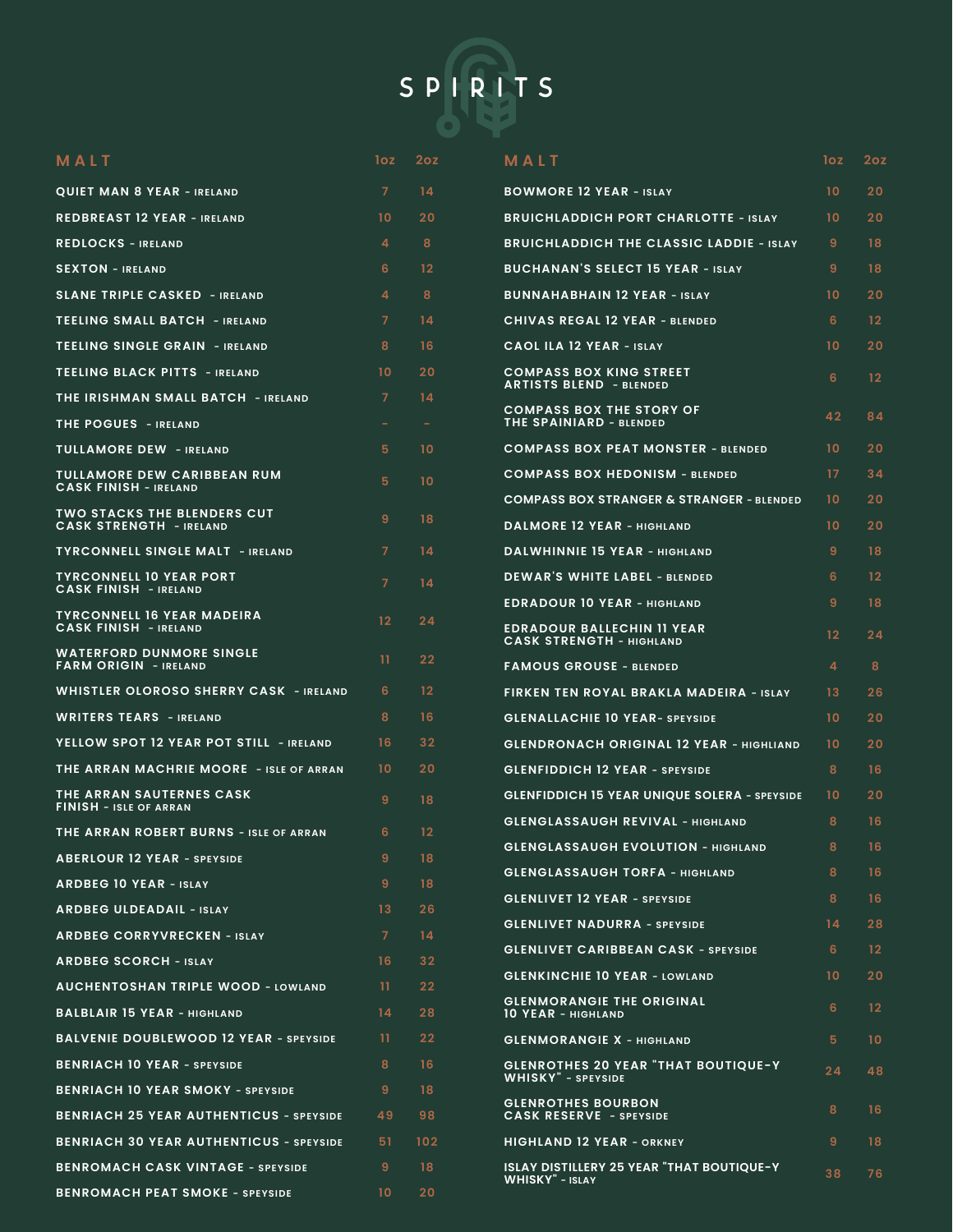# SPIRITS

| MALT                                                                  | 1oz | 2oz               |
|-----------------------------------------------------------------------|-----|-------------------|
| JOHNNIE WALKER DOUBLE BLACK - BLENDED                                 | 7   | 14                |
| JOHNNIE WALKER BLUE LABEL - BLENDED                                   | 32  | 64                |
| JOHNNIE WALKER RED - BLENDED                                          | 5   | 10                |
| <b>JURA 10 YEAR - JURA</b>                                            | 8   | 16                |
| <b>KILCHOMAN MACHIR BAY - ISLAY</b>                                   | 10  | 20                |
| <b>LAGAVULIN 16 YEAR - ISLAY</b>                                      | 16  | 32                |
| <b>LAPHROAIG 10 YEAR - ISLAY</b>                                      | 10  | 20                |
| LEDAIG 7 YEAR UCF "SIGNATORY SERIES" - ISLAY                          | 12  | 24                |
| <b>MACALLAN 12 YEAR SHERRY OAK - SPEYSIDE</b>                         | 12  | 24                |
| <b>MACALLAN ESTATE HIGHLAND - SPEYSIDE</b>                            | 27  | 54                |
| <b>MONKEY SHOULDER - BLENDED</b>                                      | 6   | 12                |
| <b>PIGS NOSE - BLENDED</b>                                            | 4   | 8                 |
| <b>PORT ASKAIG 110 PROOF</b>                                          | 8   | 16                |
| <b>OBAN 14 YEAR - HIGHLAND</b>                                        | 12  | 24                |
| <b>SCAPA GLANSA - ORKNEY</b>                                          | 10  | 20                |
| <b>SMOKEHEAD HIGH VOLTAGE - ISLAY</b>                                 | 10  | 20                |
| <b>SMOKEHEAD RUM REBEL - ISLAY</b>                                    | 10  | 20                |
| <b>SMOKEHEAD SHERRY BOMB - ISLAY</b>                                  | 12  | 24                |
|                                                                       |     | 24                |
| <b>TALISKER 10 YEAR - SKYE</b>                                        | 12  |                   |
| FRUIT                                                                 | loz | <u> 20z</u>       |
| <b>BARSOL PISCO - PERU</b>                                            | 5   | 10                |
| <b>CHRISTIAN BROTHERS - CALIFORNIA</b>                                | 4   | 8                 |
| <b>CHATEAU DE MANIBAN VS</b><br><b>BAS-ARMAGNAE - FRANCE</b>          | 6   | 12                |
| <b>CLAQUE PEPIN CALVADOS</b><br><b>ORGANIC VIEILL - FRANCE</b>        | 8   | 16                |
| DAMPFWERK PEAR BRANDY - MINNESOTA                                     | 6   | $12 \overline{ }$ |
| <b>D'USSE COGNAC VSOP 6PK</b>                                         | 8   | 16                |
| <b>EL GOBERADOR MOSCATEL PISCO - CHILE</b>                            | 6   | 12                |
| <b>EMILIO LUSTAU JEREZ SOLERA</b><br><b>GRAN RESERVA - SPAIN</b>      | 6   | 12                |
| FANNY FOUGERAT PETIT CIGUE VSOP - FRANCE                              | 8   | 16                |
| <b>FRATELLI STRAVECCHIO BRANCA - ITALY</b>                            | 6   | 12                |
| <b>HENNESSY - FRANCE</b>                                              | 8   | 16                |
| <b>IL POGGIONE GRAPPA DI BRUNELLO - ITALY</b>                         | 7   | 14                |
| JEAN-LUC L'ORGANIC 04 GRANDE - FRANCE                                 | 8   | 16                |
| <b>KORBEL - CALIFORNIA</b>                                            | 5   | 10                |
| <b>LAIRD'S BOTTLED IN BOND 10TH</b><br><b>GENERATION - NEW JERSEY</b> | 7   | 14                |
| <b>THE FORGOTTEN CASK - FRANCE</b>                                    | 11  | 22                |

| FRUIT                                                                     | loz            | 2oz |
|---------------------------------------------------------------------------|----------------|-----|
| <b>MARIE DUFFAU BAS ARMAGNAC</b><br><b>NAPOLEON - FRANCE</b>              | 7              | 14  |
| <b>METAXA STARS BRANDY - GREECE</b>                                       | 6              | 12  |
| NAVAZOS PALAZZI SOLERA CASK - SPAIN                                       | 12             | 24  |
| PIERRE FERRAND 1840 - FRANCE                                              | 6              | 12  |
| PIERRE FERRAND AMBRE - FRANCE                                             | 7              | 14  |
| <b>POLI MOSCATO GRAPE BRANDY - ITALY</b>                                  | 10             | 20  |
| <b>REMY MARTIN 1738 ACCORD</b><br><b>ROYAL COGNAC - FRANCE</b>            | 9              | 18  |
| <b>RHINE HALL APPLE BRANDY - ILLINOIS</b>                                 | 8              | 16  |
| <b>RHINE HALL MANGO BRANDY - ILLINOIS</b>                                 | 9              | 18  |
| <b>RHINE HALL PINEAPPLE BRANDY - ILLINOIS</b>                             | 9              | 18  |
| <b>ST. GEORGE RESERVE APPLE BRANDY - CALIFORNIA</b>                       | 7              | 14  |
| <b>ST. GEORGE PEAR BRANDY - CALIFORNIA</b>                                | 6              | 12  |
| ST. GEORGE RASPBERRY BRANDY - CALIFORNIA                                  | 6              | 12  |
| TOUTAIN 3 YEAR OLD FINE CALVADOS - FRANCE                                 | 5              | 10  |
| SUGAR CANE                                                                | loz            | 2oz |
| <b>AGUAVIVA CACHACA - BRAZIL</b>                                          | 5              | 10  |
| AK ZANJ RUM, DARK NAS RUM - HAITI                                         | 5              | 10  |
| <b>AMRUT DISTILLERIES TWO INDIES RUM - MULTIPLE</b>                       | 5              | 10  |
| APPLETON ESTATE SIGNATURE BLEND - JAMAICA                                 | 4              | 8   |
| <b>BABANCOURT 5 YEAR - HAITI</b>                                          | 4              | 8   |
| <b>BAPT &amp; CLEM'S 8 YEAR</b><br><b>OLD RUM - DOMINCAN REPUBLIC</b>     | 9              | 18  |
| <b>BAPT &amp; CLEM'S 5 YEAR OLD RUM - BARBADOS</b>                        | 8              | 16  |
| <b>BARBOSA GROGUE CAPE VERDE SINGLE RUM</b>                               | 8              | 16  |
| <b>BLACK TOT FINEST CARIBBEAN RUM - MULTIPLE</b>                          | 9              | 18  |
| <b>CAPUCANA CACHACA RUM - BRAZIL</b>                                      | 8              | 16  |
| <b>CHAIRMAN'S LEGACY RESERVE RUM - ST. LUCIA</b>                          | $\overline{7}$ | 14  |
| <b>CHARANDA URUAPAN BLANCO RUM - MICHOACÁN</b>                            | 4              | 8   |
| <b>CLEMENT VSOP RHUM AGRICOLE VIEUX</b>                                   | 8              | 16  |
| <b>COR COR GREEN OKINAWAN - JAPAN</b>                                     | 9              | 18  |
| <b>COR COR RED OKINAWAN - JAPAN</b>                                       | 8              | 16  |
| <b>CRUZAN ESTATE BLACK STRAP</b><br><b>RUM - ST. CROIX/VIRGIN ISLANDS</b> | 4              | 8   |
| <b>CUTWATER THREE SHEETS BARREL</b><br><b>AGED RUM - MEXICO</b>           | 6              | 12  |
| <b>DAMOISEAU 110 - GUADELOUPE</b>                                         | 6              | 12  |
| <b>DENIZEN AGED WHITE - TRINIDAD/JAMAICA</b>                              | 4              | 8   |
| <b>DENIZEN VATTED DARK - TRINIDAD/JAMAICA</b>                             | 5.             | 10  |
| <b>DENIZEN MERCHANTS RESERVE</b><br>8 YEAR - TRINIDAD/JAMAICA             | 6              | 12  |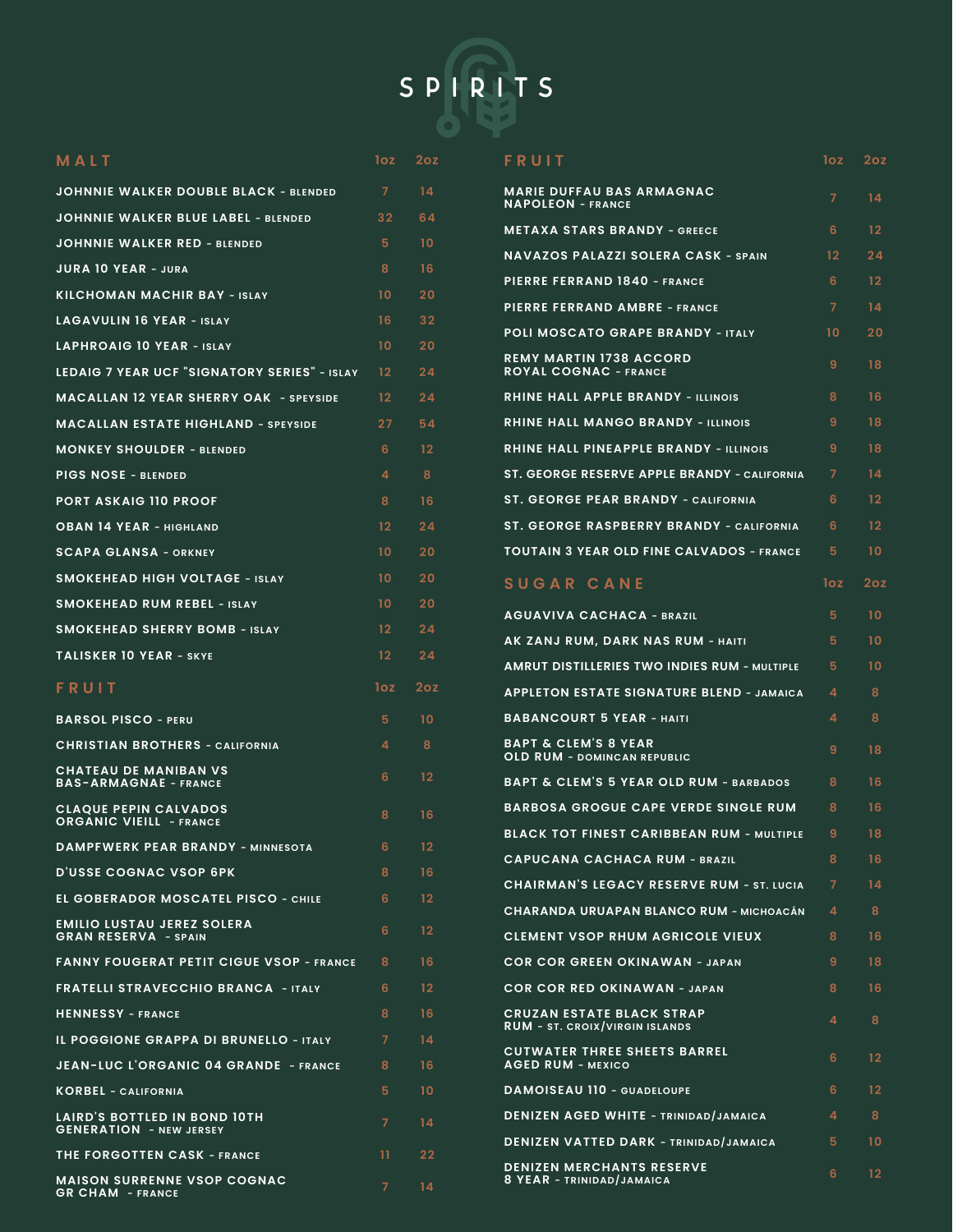

| SUGAR CANE                                                                   | loz.           | 2oz               | <b>AGAVE</b>                                   | <b>loz</b>      | 2oz               |
|------------------------------------------------------------------------------|----------------|-------------------|------------------------------------------------|-----------------|-------------------|
| <b>DOS MADERAS 5+3 - GUYANA/FRANCE</b>                                       | 6              | 12                | ALIPUS SAN BALTAZAR - OAXACA                   | 6               | $12 \overline{ }$ |
| DOS MADERAS 5+5 - GUYANA/FRANCE                                              | 6.             | $12 \overline{ }$ | <b>AMARAS VERDE MOMENTO - OAXACA</b>           | 5               | 10 <sup>°</sup>   |
| <b>DOS MADERAS LUXAS - GUYANA/FRANCE</b>                                     | 8              | 16                | <b>BANHEZ PACHUGA - OAXACA</b>                 | 12 <sup>2</sup> | 24                |
| <b>FAIR - BELIZE</b>                                                         | 6              | $12 \overline{ }$ | <b>BOZAL CENIZO - DURANGO</b>                  | 10 <sup>°</sup> | 20                |
| <b>FLORA DE CANA 12 YR SINGLE ESTATE RUM</b>                                 | 5              | 10                | <b>BOZAL IBERICO - DURANGO</b>                 | 10 <sup>°</sup> | 20                |
| <b>GUSTOSO AGUARDIENTE ARTISANAL RUM - MEXICO</b>                            | 6              | 12                | <b>BOZAL TEPEZTATE - DURANGO</b>               | 10 <sup>°</sup> | 20                |
| HAMPDEN ESTATE "GREAT HOUSE" - JAMAICA                                       | 11             | 22                | <b>CASAMIGOS BLANCO - JALISCO</b>              | 8               | 16                |
| <b>HAMPDEN ESTATE FORSYNTHS WP 502 - JAMAICA</b>                             | $\overline{7}$ | 14                | <b>CASAMIGOS REPOSADO - JALISCO</b>            | 9               | 18                |
| <b>HAMPDEN ESTATE POT STILL - JAMAICA</b>                                    | 8              | 16                | <b>CASAMIGOS ANEJO - JALISCO</b>               | 10 <sup>°</sup> | 20                |
| <b>KIYOMI - JAPAN</b>                                                        | $5^{\circ}$    | 10                | <b>DEL MAGUEY VIDA - JALISCO</b>               | 8               | 16                |
| <b>LEMON HEART 151 - GUYANA</b>                                              | $\overline{a}$ | 8                 | <b>DERRUMBES ZACATECAS - ZACATECAS</b>         | 8               | 16                |
| <b>NEW GROVE 5 YR TRADITIONAL RUM - MAURITIUS</b>                            | $\overline{7}$ | 14                | <b>DON ABRAHAM BLANCO ORGANICO - JALISCO</b>   | 7 <sup>1</sup>  | 14                |
| PARANUBES, AGUARDENTE DE CAÑA - OAXACA                                       | $\overline{7}$ | 14                | <b>DON ABRAHAM REPOSADO ORGANICO - JALISCO</b> | 8               | 16                |
| <b>PLANTATION ISLE OF FIJI - FIJI/FRANCE</b>                                 | 4              | 8                 | <b>DON ABRAHAM ANEJO ORGANICO - JALISCO</b>    | 9               | 18                |
| PLANTATION XAYMACA - JAMAICA                                                 | 4              | 8                 | <b>DON JULIO BLANCO - JALISCO</b>              | $\overline{7}$  | 14                |
| PLANTATION OFTD - BARBADOS/JAMAICA/GUYANA                                    | 5              | 10                | <b>DON JULIO REPOSADO - JALISCO</b>            | 8               | 16                |
| <b>PROBITAS WHITE RUM - BARBADOS</b>                                         | 6              | $12 \overline{ }$ | <b>DON JULIO ANEJO - JALISCO</b>               | 9               | 18                |
| RHUM J.M, RHUM AGRICOLE BLANC<br><b>110 PROOF - MARTINIQUE</b>               | $\overline{7}$ | 14                | <b>DULCE VIDA 100 PROOF BLANCO - JALISCO</b>   | 6               | $12 \overline{ }$ |
| <b>RHUM CLEMENT CANNE BLEUE - MARTINIQUE</b>                                 | $\overline{7}$ | 14                | <b>DULCE VIDA REPOSADO - JALISCO</b>           | 6               | $12 \overline{ }$ |
| <b>RIVER ANTOINE ESTATE ROYALE</b>                                           |                |                   | <b>DULCE VIDA ANEJO - JALISCO</b>              | 7 <sup>1</sup>  | 14                |
| <b>GERNADIAN - GRENADA</b>                                                   | 9              | 18                | <b>G4 BLANCO - JALISCO</b>                     | $\overline{7}$  | 14                |
| RUM & CANE, ASIA PACIFIC XO RUM - INDONESIA                                  | 9              | 18                | <b>G4 REPOSADO - JALISCO</b>                   | 8               | 16                |
| <b>RUM &amp; CANE BRITISH WEST INDIES</b><br><b>XO RUM - TRINIDAD</b>        | 9              | 18                | <b>G4 ANEJO - JALISCO</b>                      | 13              | 26                |
| <b>RUM &amp; CANE FRENCH XO RUM - TRINIDAD</b>                               | 9              | 18                | <b>GRAN DOVEJO OVERPROOF BLANCO - JALISCO</b>  | 8               | 16                |
| <b>SAINT BENEVOLENCE 5 YR AMERICAN</b>                                       | 6              | 12                | <b>GRAN DOVEJO REPOSADO - JALISCO</b>          | 8               | 16                |
| <b>OAK CARIBBEAN - HAITI</b>                                                 |                |                   | <b>GRAN DOVEJO ANEJO - JALISCO</b>             | 9               | 18                |
| <b>SANTA ANA CASK STRENGTH OVER</b><br><b>PROOF RUM - PUERTO RICO</b>        | 6              | 12 <sub>2</sub>   | <b>HERRADURA SILVER - JALISCO</b>              | 6               | 12 <sub>2</sub>   |
| <b>SCARLET IBIS - TRINIDAD</b>                                               | 5              | 10 <sup>°</sup>   | <b>HERRADURA REPOSADO - JALISCO</b>            | $\mathcal{I}$   | 14                |
| <b>SMITH &amp; CROSS - JAMAICA</b>                                           | 5 <sup>1</sup> | 10 <sup>°</sup>   | HERRADURA ANEJO - JALISCO                      | 8               | 16                |
| TEN TO ONE, CARIBBEAN WHITE RUM - MULTIPLE                                   | 5              | 10 <sub>1</sub>   | <b>ILEGAL JOVEN - OAXACA</b>                   | 8               | 16                |
| TEN TO ONE, CARIBBEAN DARK RUM - MULTIPLE                                    | $\mathcal{I}$  | 14                | LA GRITONA REPOSADO - JALISCO                  | 6               | $12 \overline{ }$ |
| TEN TO ONE, CARIBBEAN 17 YEAR - MULTIPLE                                     | 13             | 26                | LALOCURA CUISHE - OAXACA                       | 26              | 52                |
| THE SPIRIT OF HAITI CASIMIR CLARIN - HAITI                                   | $7^{\circ}$    | 14                | LA LUNA CUPREATA - MICHOACAN                   | 6               | $12 \overline{ }$ |
| THE SPIRIT OF HAITI LE ROCHERCLARIN - HAITI                                  | 7              | 14                | LIBELULA - JALISCO                             | 6               | $12 \overline{ }$ |
| THE SPIRIT OF HAITI SAJOUS CLARIN - HAITI                                    | $\mathcal{I}$  | 14                | <b>MEZCAL VAGO, ELOTE - OAXACA</b>             | 8               | 16                |
| <b>TROIS RIVIÈRES, RHUM BLANC</b>                                            | 6              | 12 <sub>2</sub>   | <b>PATRON SILVER - JALISCO</b>                 | $\mathcal{I}$   | 14                |
| <b>AGRICOLE - MARTINIQUE</b>                                                 | 5.             | 10 <sup>°</sup>   | <b>REAL MINERO BARRIL - OAXACA</b>             | 23 <sub>2</sub> | 46                |
| TWO JAMES DOCTOR BIRD RUM - JAMAICA<br>WORTHY PARK OVERPROOF WHITE - JAMAICA |                |                   | <b>REY CAMPERO ESPADIN - OAXACA</b>            | $\mathcal{I}$   | 14                |
| WRAY & NEPHEW 126 PROOF - JAMAICA                                            | 4              | 8                 | TEQUILA 1-2-3 UNO BLANCO - JALISCO             | $\mathcal{I}$   | 14                |
|                                                                              |                |                   | TEQUILA 1-2-3 DOS REPOSADO - JALISCO           | 8.              | 16.               |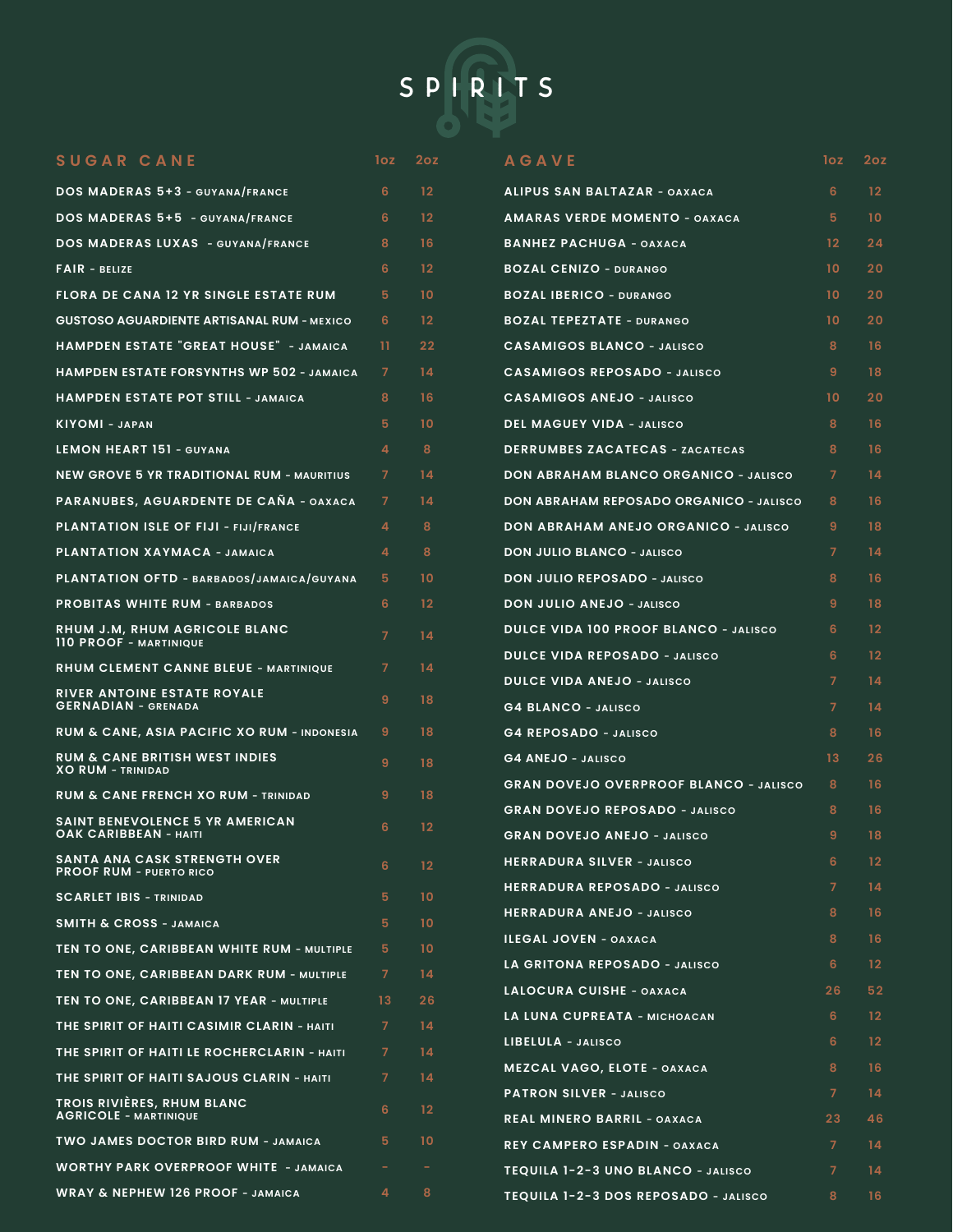

| <b>AGAVE</b>                                                      | loz.            | 2oz               | <b>BOTANICAL</b>                                                        | loz.            | 2oz               |
|-------------------------------------------------------------------|-----------------|-------------------|-------------------------------------------------------------------------|-----------------|-------------------|
| TEQUILA 1-2-3 TRES ANEJO - JALISCO                                | 9               | 18                | <b>HENDRICK'S - SCOTLAND</b>                                            | $\overline{7}$  | 14                |
| YUU BAAL ESPADIN - OAXACA                                         | $\overline{7}$  | 14                | <b>HIMBRIMI PURE ICELANDIC OLD TOM - ICELAND</b>                        | 8               | 16                |
| <b>XICARU SILVER - OAXACA</b>                                     | $5^{\circ}$     | 10                | <b>HOTALING &amp; CO. GENEVER STYLE - CALIFORNIA</b>                    | 8               | 16                |
| <b>BOTANICAL</b>                                                  | loz.            | 2oz               | <b>IDA GRAVES - MINNESOTA</b>                                           | 5               | 10 <sup>°</sup>   |
|                                                                   | $5^{\circ}$     | 10 <sup>2</sup>   | <b>IDA GRAVES AQUAVIT - MINNESOTA</b>                                   | 5               | 10 <sup>°</sup>   |
| <b>AALBORG AQUAVIT - DENMARK</b>                                  | 6               | $12 \overline{ }$ | <b>INVERROCHE CLASSIC - SOUTH AFRICA</b>                                | 6               | 12 <sup>2</sup>   |
| <b>BARR HILL - VERMONT</b>                                        | $5^{\circ}$     | 10 <sup>°</sup>   | <b>J CARVER GRIMM FARM</b><br><b>STEINHAGER - MINNESOTA</b>             | 5               | 10 <sup>°</sup>   |
| <b>BOMBAY SAPPHIRE - ENGLAND</b><br><b>BOTANIST ISLAY - ISLAY</b> | $\overline{7}$  | 14                | <b>JOURNEYMAN BILBERY BLACK</b>                                         |                 |                   |
| <b>BOXER GIN - ISLAY</b>                                          | 5 <sup>5</sup>  | 10 <sup>°</sup>   | <b>HEARTS - MICHIGAN</b>                                                | 5               | 10 <sup>°</sup>   |
| <b>BROCKMAN'S GIN - ENGLAND</b>                                   | 6               | 12                | JIN JIJI DARJEELING INDIA DRY - INDIA                                   | 4               | 8                 |
| <b>BROOKLYN GIN - NEW YORK</b>                                    | 8               | 16                | <b>JUNIPERO GIN - CALIFORNIA</b>                                        | 6               | 12 <sup>2</sup>   |
| <b>BULLDOG - ENGLAND</b>                                          | 4               | 8                 | KI NO BI KYOTO DRY GIN - JAPAN                                          | 11              | 22                |
| <b>COTSWOLD'S SMALL BATCH - GERMANY</b>                           | 6               | 12                | KI NO BI KYOTO NAVY STRENGTH - JAPAN                                    | 11              | 22                |
| <b>CROOKED WATER SUNDOG GIN - MINNESOTA</b>                       | 5               | 10 <sup>°</sup>   | KI NO BI KYOTO CASK STRENGTH - JAPAN                                    | 13 <sup>°</sup> | 26                |
| <b>DAMPFWERK TWIN CITIES BARRELED - MINNESOTA</b>                 | $\overline{7}$  | 14                | <b>KOVAL BARREL AGED - ILLINOIS</b>                                     | $\overline{7}$  | 14                |
| <b>DEATH'S DOOR - WISCONSIN</b>                                   | 5               | 10 <sup>°</sup>   | LIBERATOR OLD TOM SMALL BATCH - MICHIGAN                                | 6               | 12 <sup>2</sup>   |
| <b>DRUMSHANBO GUNPOWDER - IRELAND</b>                             | 7 <sup>1</sup>  | 14                | <b>LINIE AQUAVIT - NORWAY</b>                                           | 5               | 10 <sup>°</sup>   |
| DRY TOWN DISTILLED FROM                                           |                 |                   | <b>MCQUEEN &amp; THE VIOLENT FROG - BRAZIL</b>                          | 6               | $12 \overline{ }$ |
| <b>FOUR GRAIN - MICHIGAN</b>                                      | 6 <sup>1</sup>  | 12                | <b>MCQUEEN &amp; THE VIOLENT FOG GIN</b><br><b>WIZ KHALFIA - BRAZIL</b> | 6               | 12 <sup>2</sup>   |
| <b>DU NORD FITZERGERALD - MINNESOTA</b>                           | 5.              | 10 <sup>°</sup>   | <b>MONKEY 47 - GERMANY</b>                                              | 13              | 26                |
| DU NORD FAR NORTH SOLVEIG - MINNESOTA                             | 6               | 12                | <b>NEVERSINK - NEW YORK</b>                                             | 6               | 12 <sub>2</sub>   |
| <b>ELENA PENNA LANGE STYLE - LONDON</b>                           | 6               | 12                | <b>NIKKA COFFEE - JAPAN</b>                                             | $\overline{7}$  | 14                |
| <b>EMPRESS 1908 - BRITISH COLUMBIA</b>                            | 6               | $12 \overline{ }$ | NO. 3 - LONDON                                                          | $\overline{7}$  | 14                |
| <b>FARMER'S BOTANICAL ORGANIC GIN - MINNESOTA</b>                 | 5.              | 10 <sup>°</sup>   | <b>NOLET'S SILVER GIN - NETHERLANDS</b>                                 | 8               | 16                |
| <b>FORD'S - LONDON</b>                                            | 5               | 10 <sup>°</sup>   | OLD RAG BLU 110 PROOF - SCOTLAND                                        | 9               | 18                |
| <b>FORD'S RESERVE BARREL AGED GIN - LONDON</b>                    | 6               | 12                | O.P. ANDERSON AQUAVIT - SWEDEN                                          | 5               | 10 <sup>°</sup>   |
| <b>FORTHAVE "BLUE"- NEW YORK</b>                                  | 6               | $12 \overline{ }$ | <b>OPIHR SPICED GIN - LONDON</b>                                        | 5               | 10 <sub>1</sub>   |
| <b>FOUR PILLARS OLIVE LEAF GIN - AUSTRALIA</b>                    | $\overline{7}$  | 14                | <b>PLYMOUTH NAVY STRENGTH - ENGLAND</b>                                 | 5.              | 10 <sup>°</sup>   |
| <b>FRED JERBIS - ITALY</b>                                        | 10 <sup>°</sup> | 20                | <b>POLI DISTILLERIE MARCONI - ITALY</b>                                 | 6               | 12 <sub>2</sub>   |
| <b>GAMLE ODE HOLIDAY AQUAVIT - MINNESOTA</b>                      | 6               | 12                | <b>PRINCIPLE DE LOS APOSTOLES - ARGENTINA</b>                           | 6               | 12 <sub>2</sub>   |
| <b>GAMLE ODE CELEBRATION AQUAVIT - MINNESOTA</b>                  | 5               | 10 <sup>°</sup>   | <b>RABBIT HOLE BESPOKE BARREL</b>                                       | 7 <sup>1</sup>  | 14                |
| <b>GAMLE ODE DILL AQUAVIT - MINNESOTA</b>                         | 5               | 10 <sup>°</sup>   | <b>AGED - KENTUCKY</b>                                                  |                 |                   |
| <b>GINRAW GASTRONOMIC GIN - BARCELONA</b>                         | $\mathcal{I}$   | 14                | <b>RED DOOR HIGHLAND SMALL</b><br><b>BATCH RELEASE - SCOTLAND</b>       | 6               | 12 <sub>2</sub>   |
| <b>GRAY WHALE - CALIFORNIA</b>                                    | 6               | $12 \overline{ }$ | <b>RUSSELL HENRY MALAYSIAN LIME - CALIFORNIA</b>                        | 6               | 12 <sub>2</sub>   |
| <b>GREENHOOK GINSMITHS SMALL BATCH - NEW YORK</b>                 | 6               | $12 \overline{ }$ | <b>SCAPEGRACE BLACK SMALL BATCH - NEW ZEALAND</b>                       | 6               | 12 <sub>2</sub>   |
| <b>G'VINE FLORAISON GIN - FRANCE</b>                              | 8               | 16                | SILENT POOL DISTILLERS - ENGLAND                                        | 9               | 18                |
| <b>HALI'IMAILE GIN - HAWAII</b>                                   | 6               | $12 \overline{ }$ | <b>SIPSMITH - LONDON</b>                                                | 5               | 10 <sup>°</sup>   |
| <b>HA'PENNY RHUBARD GIN - IRELAND</b>                             | 5.              | 10 <sub>1</sub>   | <b>STRAY DOG HANDCRAFTED WILD GIN - GREECE</b>                          | 6               | 12 <sub>2</sub>   |
| HAPUSA HIMALAYAN - INDIA                                          | $\mathcal{I}$   | 14                | <b>ST. GEORGE TERRIOR - CALIFORNIA</b>                                  | 5.              | $10-10$           |